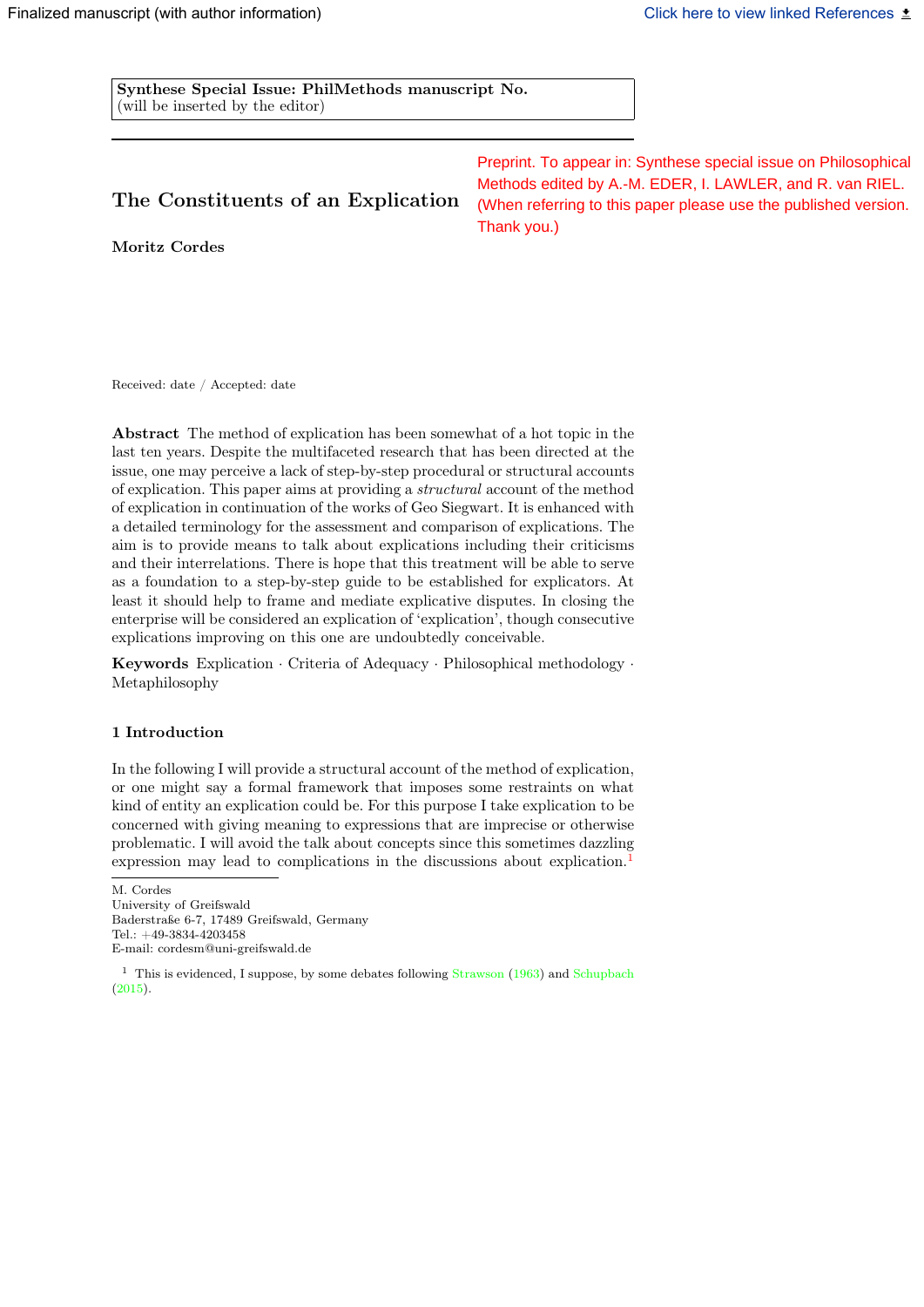I consider this view to be compatible with Carnap, although he prefers to talk about concepts in his seminal work on explication.<sup>[2](#page-1-0)</sup> More to the point – and not only concerning the concept/expression distinction  $-$ , I will follow [Siegwart](#page-28-2) [\(1997b,](#page-28-2) ch. 24), [\(1997a\)](#page-28-3) who provided a step-by-step account of explication improving on Carnap.<sup>[3](#page-1-1)</sup> Other procedural approaches to explication are rare.<sup>[4](#page-1-2)</sup> In fact, explication is often portrayed informally as an isolated act of introduction of a concept or an expression that, apparently, does not include much preparation or postprocessing.

The paper will run thus: First, I will give some characterizations (postulates and definitions) of the basic concepts of explication including the six constituents of an explication  $(2)$ . In a short excursus I will consider the construction of a step-by-step guide of explication which may help (potential) explicators in their business [\(3\)](#page-12-0). Nothing close to a vade mecum will be provided! Then I will facilitate means to talk about explication disputes, chains of explications, and other phenomena in a precise fashion allowing for some distinctions that are often ignored [\(4\)](#page-15-0). In some parts of the sections [2](#page-2-0) and [4](#page-15-0) I will heavily rely on the work of Siegwart, although several modifications will be made which will be pointed out then. The final step will comprise some reflections on what I have done so far and whether this can be considered an explication of 'explication'. In the light of these deliberations I will point to alternative explications of 'explication' [\(5\)](#page-23-0).

What is being proposed is a theoretical and neutral account. (Here) I do not defend any theses on the usefulness of explication or on the preference of one kind of explication over another. There may be some implicit valuations on these matters in the last section, but they should not be read

<span id="page-1-0"></span><sup>2</sup> [Carnap](#page-27-0) [\(1950,](#page-27-0) ch. I). Note especially the technical remarks on pages 7 and 8, but also his talk about terms on page 3. At any rate, one should take care not to interpret Carnap's use of the expression 'concept' in any of the current thick senses.  $(1950)$  is not Carnap's first investigation into the method of explication: [\(1945\)](#page-27-1) is an earlier one.

<span id="page-1-1"></span><sup>3</sup> Siegwart's work seems to have fallen into oblivion with respect to current methodological and metaphilosophical debates. The earlier [Hanna](#page-27-2) [\(1968\)](#page-27-2) has suffered a similar fate. It seems, only [Greimann](#page-27-3) [\(2007\)](#page-27-3) and [Brun](#page-27-4) [\(2016\)](#page-27-4) refer to Siegwart. Quite remote from metaphilosophical debates [Glatzer](#page-27-5) [\(2012\)](#page-27-5), [Hahn](#page-27-6) [\(2013\)](#page-27-6), [Paasch](#page-27-7) [\(2016\)](#page-27-7), and [Cordes](#page-27-8) [\(2016\)](#page-27-8) employ Carnapian explication in its Siegwartian implementation.

<span id="page-1-2"></span><sup>4</sup> [Greimann](#page-27-3) [\(2007\)](#page-27-3) and [Hanna](#page-27-2) [\(1968\)](#page-27-2) have been mentioned already. [Justus](#page-27-9) [\(2012\)](#page-27-9), [Schupbach](#page-28-1) [\(2015\)](#page-28-1), and [Shepherd and Justus](#page-28-4) [\(2015\)](#page-28-4) make some contributions from experimental philosophy. Interestingly, [Justus](#page-27-9) [\(2012,](#page-27-9) p. 162) observes a related methodological deficit in contemporary (meta)philosophy as I do: "Rather than become a staple of philosophical methodology, explication has been challenged on several grounds." However, with respect to the works referred to at the end of the preceding note, the first part of the quote appears debatable. – As to the current discourse on explication, however, even such dedicated volumes like [Wagner](#page-28-5) [\(2012\)](#page-28-5) do not boast any systematic descriptions of the full procedure of explication, though it sheds light on many historical issues and includes several comparative investigations into aspects of methodology. To give one (maybe representative) example from this book: Carus's essay [\(2012\)](#page-27-10) presents an intuitively interesting distinction between local and global explication; but he describes neither in sufficient detail for the reader to get some clear directions as to how to perform a local or global explication or even what components must be stated when presenting any such explication. It would be desirable to have Carus' local and global explication defined in an explicit fashion comparable to, for example, [definitions 17, 18,](#page-12-1) [20 or 21](#page-12-1) below.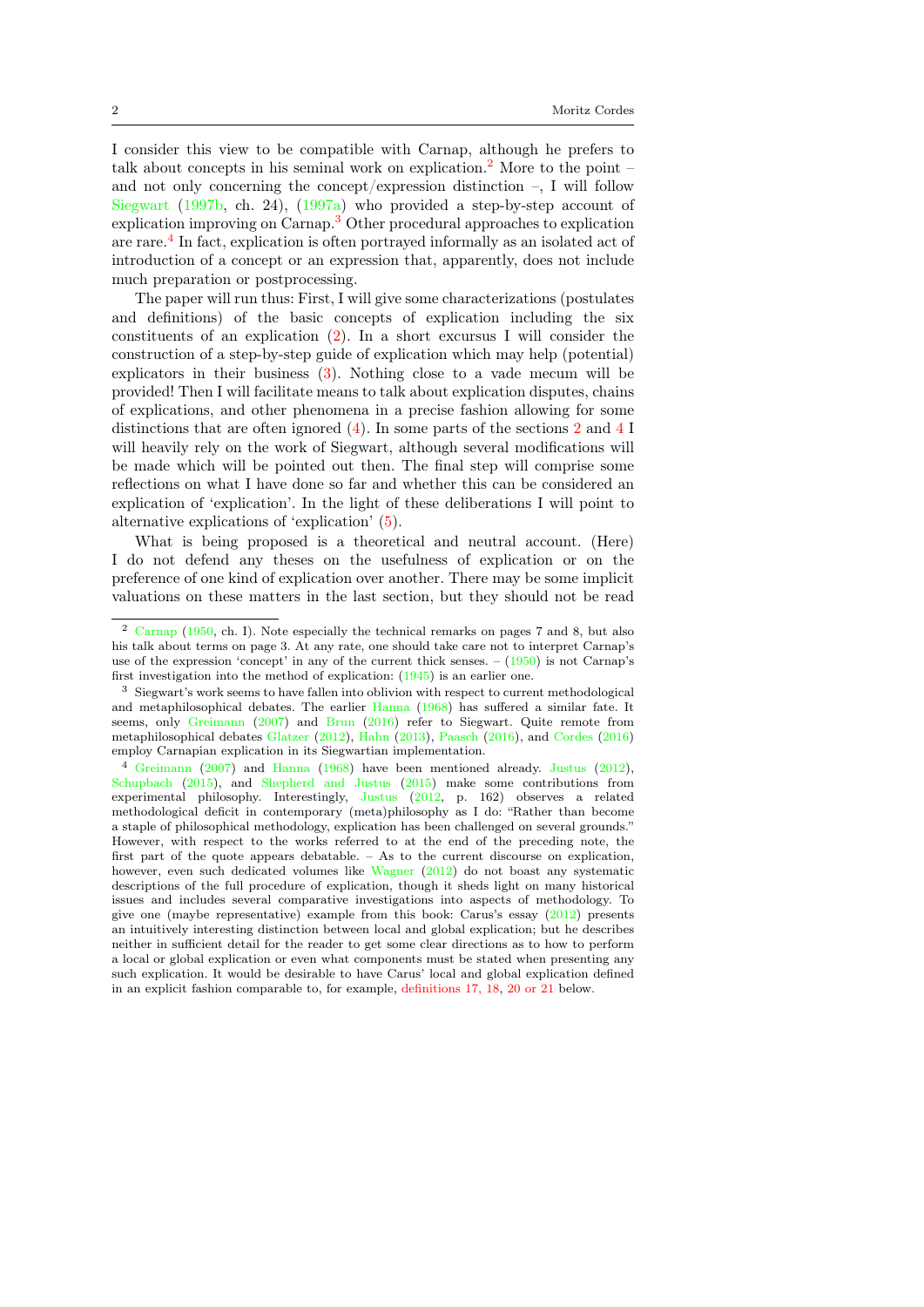as substantial claims – they only serve to test the ground in order to prepare further developments of the explicative method. For now, the aims are purely clarificatory. For that matter, some refinements of explication discussed in recent studies are neglected here. This is motivated by the focus on a broad account which leaves out issues that are still in dispute. Furthermore, I am not here involved in an exegetical investigation into Carnap's specific ideas about explication. I especially do not deal with any of his four requirements (similarity, exactness, fruitfulness, simplicity) in particular. Each of these requirements has been under scrutiny in the literature on explication. Many insights resulted from such investigations, but it is hard to condense them into specific conditions on how to take a specific step within an articulated procedure of explication. In fact, often it is hard to even relate what a given researcher says about explication because there is no theory of explication that is independent from the various readings of the Carnapian requirements. Thus, as long as philosophers keep referring to Carnap's outline of the explicative procedure including the four requirements while understanding the requirements differently, confusion is bound to ensue. For all these reasons, it seems important to first give a clear and very general understanding of what an explication is. Therefore the Carnapian requirements will not be discussed.

A note on the style: I employ a basic formal language for all clarificatory characterizations below. It is a first-order predicate language with a standard set theory. The reason for using such a language is clarity. There are strict regulations on how to correctly postulate axioms and define expressions in such a setting. Since informal talk adds to the complex state of discussion about explication, I think one is justified in trying more formal means. Perhaps some parts of the methodological debate are entangled in misconceptions caused by the intuitive use of language. At any rate, the goals pursued in this text are not dependent on the specific formulation of the definitions provided and other formulations could have been chosen as well. Furthermore, the  $\rightarrow$ spirit $\leftarrow$  of these definitions can always be carried over to the informal talk about explications, too, as long as the informal conception sticks to that ›spirit‹.

## <span id="page-2-0"></span>2 A Definition of Explication

As I mentioned in the beginning 'explication' will be understood as a procedure that deals with expressions.<sup>[5](#page-2-1)</sup> The expression being explicated will be called explicandum. The explicandum is usually used within some formal or informal language, the *explicandum language*. When explicating, the explicandum and the explicandum language are  $\rangle$ replaced $\langle$  by *explicatum* and *explicatum* 

<span id="page-2-1"></span><sup>&</sup>lt;sup>5</sup> In connection with explication [Quine](#page-28-6) [\(1960,](#page-28-6) §§53-55) prefers to talk about expressions, too. That there may be a more or less vague concept behind the explicandum (or the explicatum) is not contested here. Theories about the explicandum concept and the explicatum concept can be built upon the explication theory that is developed here and that deals with explicandum and explicatum as expressions. It would be more difficult the other way around if we agree that concepts are abstractions from expressions between which some kind of semantic or syntactic equivalence relation holds.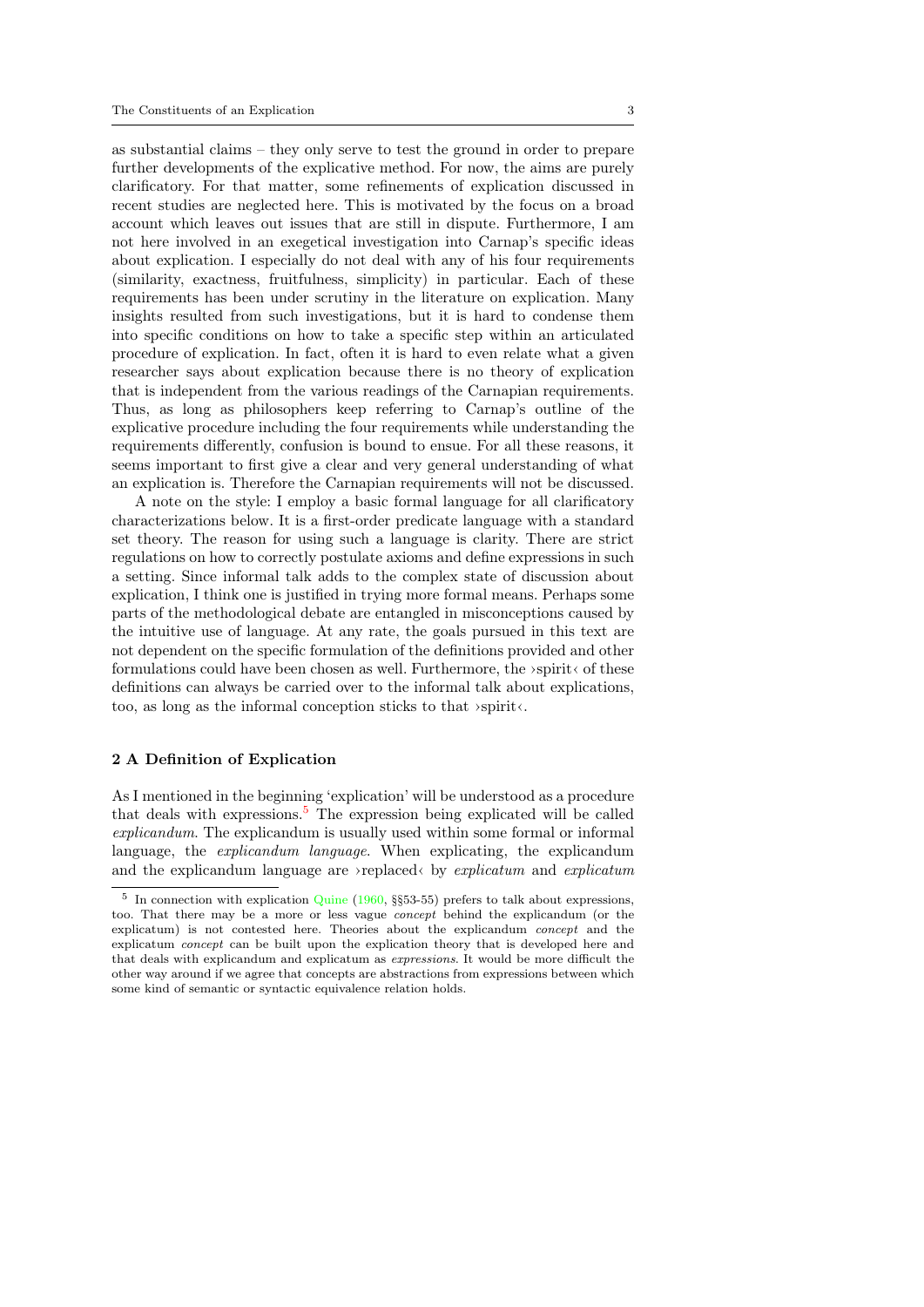language.<sup>[6](#page-3-0)</sup> This language, too, can be either formal or informal.<sup>[7](#page-3-1)</sup> The idea is, that the explicatum in the explicatum language is  $\rightarrow$  more precise $\leftarrow$  and does not have the problems of the explicandum in the explicandum language. In fact, the explicatum is taken to fulfill certain specific requirements with respect to the explicatum language, namely the *criteria of (explicative)* adequacy.<sup>[8](#page-3-2)</sup> To this purpose there has to be an explicative introduction of the explicatum which ensures these criteria.

The six italic expressions in the preceding paragraph can be taken to refer to the six constituents of an explication.<sup>[9](#page-3-3)</sup> Sometimes only the last item, the explicative introduction, is referred to as an explication [\(Cohnitz and](#page-27-11) [Rossberg,](#page-27-11) [2006,](#page-27-11) p. 58). But if explication is taken serious as a procedure with considerable complexities – as is done here – then it is advisable to let 'explication' refer to more than just one item within the whole procedure. An explication will thus be defined below [\(definition 3\)](#page-5-0) as the sextuple of the constituents.<sup>[10](#page-3-4)</sup> Before 'explication' can be defined thus, it is necessary to ensure that the six constituents have generic features qualifying them as the kind of things that can take the respective part in an explication. Hence, we need to shed some light on what  $\gamma$ expressions $\gamma$  and  $\gamma$ languages $\gamma$  are in that context –  $\circ$ criteria $\circ$  (sets of formulas) and  $\circ$ introductions $\circ$  (formulas) can be given directly in the definition of 'explication' together with [definitions 8 and](#page-8-0) [9.](#page-8-0) In order to keep the exposition short, I restrict myself to a brief postulation of those syntactic object language features that are of prime interest to explication. In that spirit I take expressions to be simples. Only the empty set is excluded from the set of all expressions (EXP) because it will serve as a substitute referent for later [definitions 4 to 9:](#page-7-0)

## <span id="page-3-5"></span>Postulate 1  $\emptyset \notin EXP$

Thus, basically, expressions can be anything but the empty set. This leaves enough room to see expressions as entities extraneous to pure set theory (and thus as urelements) or as set theoretic entities (possibly made up from

<span id="page-3-0"></span><sup>6</sup> Some authors prefer the term 'explicans' instead of 'explicatum' (e. g. [Reichenbach](#page-28-7) [\(1951,](#page-28-7) p. 49); an anonymous reviewer drew my attention to this article). I stick with 'explicatum' for two reasons: First, the thing doing the explication (literally, the explicans) is not the expression but that what will be called 'explicative introduction' below. Second, 'explicatum' is the technical term employed in most of the literature.

<span id="page-3-1"></span><sup>7</sup> Usually, if the explicandum language is formal in some sense already, so will be the explicatum language.

<span id="page-3-2"></span><sup>&</sup>lt;sup>8</sup> These *specific* requirements are to be distinguished from the *generic* requirements proposed by Carnap (similarity, exactness, fruitfulness, simplicity), though in some cases the specific requirements may be seen as appropriations of the generic requirements to the explicative scenario at hand. Toward the end of the current section the exclusion of Carnap's requirements will be briefly motivated.

<span id="page-3-3"></span><sup>9</sup> [Siegwart](#page-28-3) [\(1997a,](#page-28-3) §17) lists the same six constituents of an explication ("Explikationsfaktoren").

<span id="page-3-4"></span> $10$  Additional constituents could be incorporated (cf. sect. [5\)](#page-23-0). For now the six constituents named shall suffice. That is, they will at least suffice to make a point about what a structural account of explication could look like.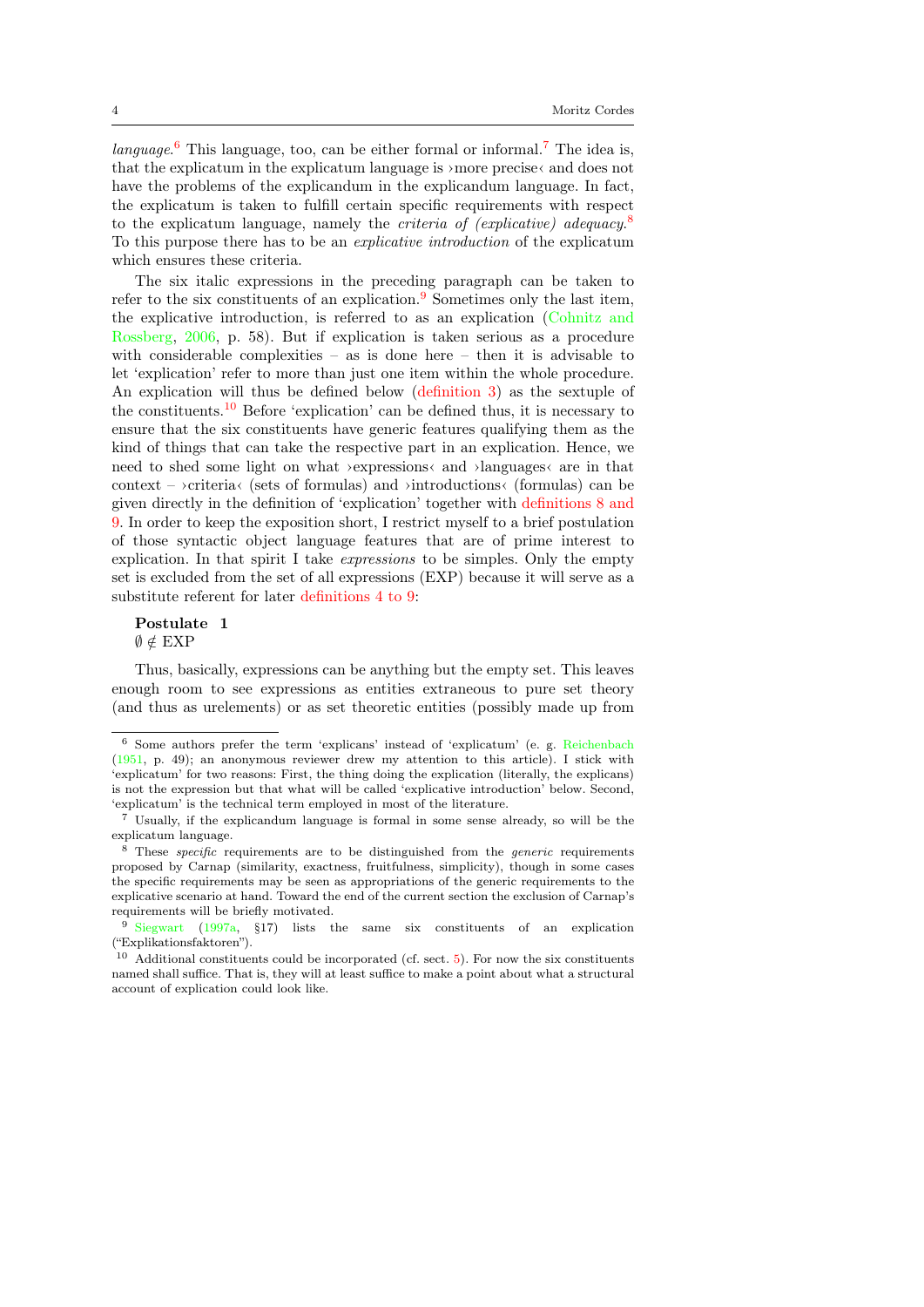urelements or from the empty set). For example, one might identify expressions by their Gödel numbers or one might take any expression, be it formal or informal, as primitive or one may take some (atomic) expressions as primitive and others (molecular) as set theoretic constructs (sequences) of the former.

A language will be taken to consist of (i) a grammar including a vocabulary (VOC) of atomic expressions and a syntax of molecular expressions with a category of formulas  $(FORM)^{11}$  $(FORM)^{11}$  $(FORM)^{11}$  having elements of the vocabulary as atomic subexpressions (ASE) and (ii) a set of rules setting up a (possibly empty) consequence relation  $(\vdash)$ , though the rules do not have to be limited to logical or even inferential rules. Instead of defining all components of a language in detail, the following postulate just captures the relevant features. Their usual behavior will have to be ensured elsewhere by individually establishing or describing specific languages:

<span id="page-4-1"></span>Postulate 2

For all  $L:$  if  $L$  is a language, then

 $L \neq \emptyset$  and  $VOC(L) \subseteq EXP$  and  $VOC(L) \neq \emptyset$  and  $FORM(L) \subseteq EXP$  and  $FORM(L) \neq \emptyset$  and  $ASE_L \subseteq \text{VOC}(L) \times \text{FORM}(L)$  and  $\vdash_L \subseteq \wp(\text{FORM}(L)) \times \text{FORM}(L)$ 

Note, definitions and axioms are not considered to be a separate constituent of a language. But there may be rules in a language regulating the use of formulas as axioms or definitions. Furthermore, this presentation of a language does not determine languages to be regimented in any way. This can be seen in the following possibilities that do not conflict with [postulate 2:](#page-4-1) There need not be a full syntax; expressions may belong to more than one syntactical category; vagueness and ambiguity are not excluded; the consequence relation  $(\vdash_L)$  may be undecidable; inconsistency is not excluded. For the projected definition of explication all this is not necessary.

However, any formal language in an intuitive sense can be considered a language in accordance with this postulate. Thus, Carnap's languages I and II [\(1934\)](#page-27-12) are examples for languages in that sense.  $\lambda$ Natural $\lambda$  languages like English, German, and Latin can be understood as satisfying [postulate 2,](#page-4-1) too, if one decides on a list of expressions as the vocabulary (VOC) and on a grammar at least establishing the category of sentences/statements/formulas (FORM) and the relation of being an atomic subexpression (ASE). In this instance the consequence relation  $(\vdash)$  may or may not be kept empty.<sup>[12](#page-4-2)</sup> A third kind of example for a language Z is the talk practiced in a given field of study, say, zoology. This would best be rendered as including a consequence relation which

<span id="page-4-0"></span><sup>11</sup> In accord with the decision not to dive too deep into the syntactic structure of the expressions of the object languages, I will not distinguish between closed and open formulas here. In a more detailed analysis one should be more precise.

<span id="page-4-2"></span><sup>12</sup> If such a language with an empty consequence relation is employed as explicatum language and not only as explicandum language, it will be impossible to prove the success of an explication (cf. [definition 10\)](#page-9-0).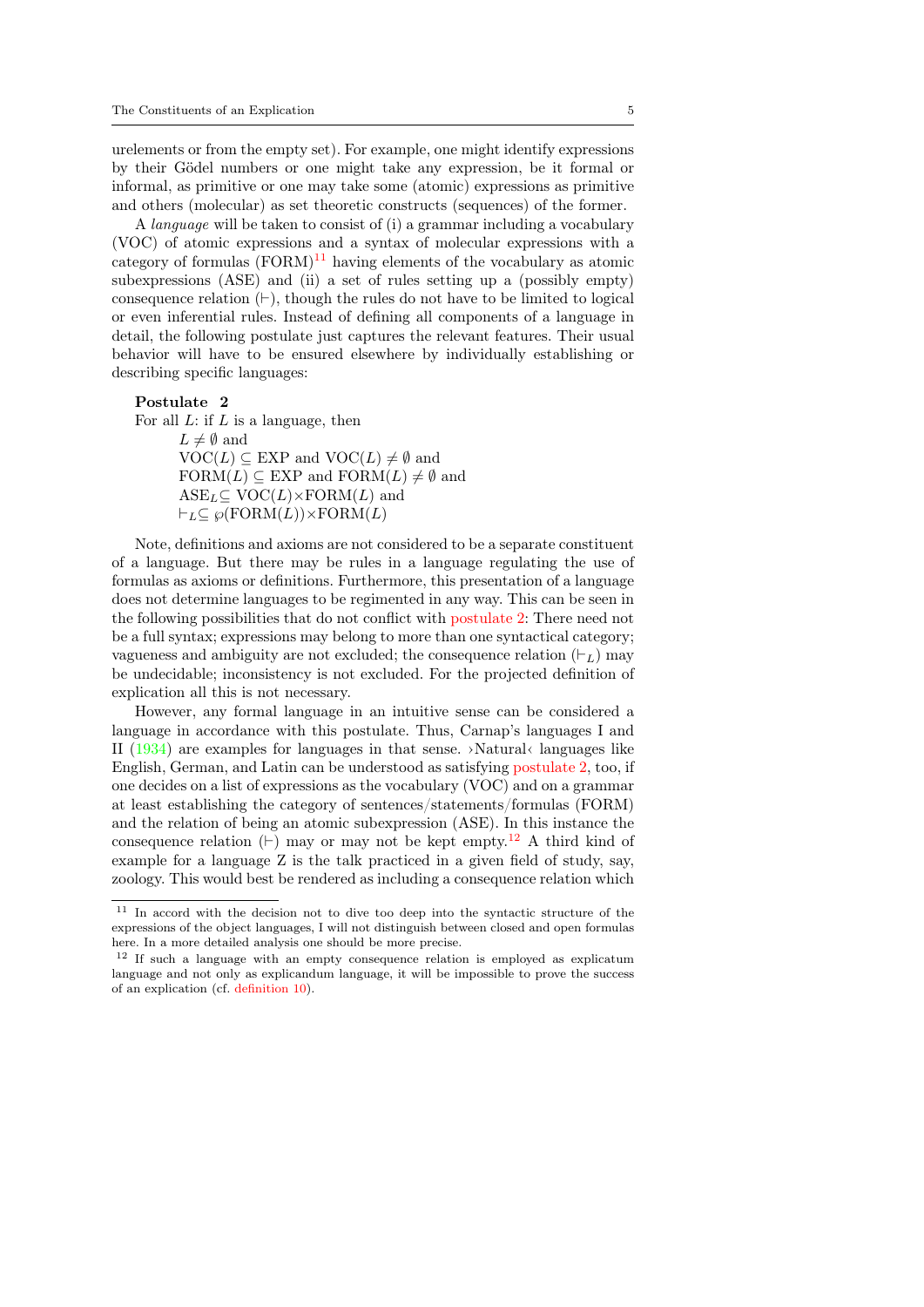is not empty but comprises any combination of premises and conclusion which would have to be accepted within the respective community. We may have, for example,  $\frac{1}{3150225}$  is physeter macrocephalus'} $\vdash$ <sub>z</sub>'the class mammalia includes specimen 13150225'. So, in this case, zoological taxonomy together with some informal logic and some grammatical equivalences is seen as setting up the consequence relation.[13](#page-5-1)

A little step back may be in order. So far I have given two postulates. The purpose of these postulates is to establish some basic features of languages which we need if we take language(s) to play a central role in explication. For this purpose the features should not be seen to be too restrictive. In fact, they may be too liberal with regard to what Carnap would allow as explicandum language and explicatum language. I do not oppose introducing additional restrictions but currently this liberal understanding will suffice. Note, that the postulates and the following definitions do not call for a reconstruction of natural languages in order to provide an explication. Not even a rough imprecise outlining, as was done in the preceding paragraph, is necessarily needed – that was only done to give an impression of what may be considered a language for the purposes of systematic talk about explications. [Postulate](#page-4-1) [2](#page-4-1) just introduced the minimal properties a language must have to serve as explicandum language or explicatum language. Consequentially, now we can take a look at a structural definition of 'explication', which, for now, leaves this notion insensitive to  $\rangle$ success $\langle$ :<sup>[14](#page-5-2)</sup>

#### <span id="page-5-0"></span>Definition 3

For all E: E is an explication iff there are  $L_1, L_2, \mu_1, \mu_2, X, \phi$  such that:  $E = \langle L_1, L_2, \mu_1, \mu_2, X, \phi \rangle$  $L_1$  and  $L_2$  are languages and  $\mu_1 \in \text{VOC}(L_1)$  and  $\mu_2 \in \text{VOC}(L_2)$  and  $X \subseteq \text{FORM}(L_2)$  and  $X \neq \emptyset$  and  $\phi \in \text{FORM}(L_2)$  and  $\mu_2$  is an  $\text{ASE}_{L_2}$  of  $\phi$ 

In this and the following definitions the expressions being defined will be underscored. – One aim of [definition 3](#page-5-0) is to identify certain phenomena as explication, though some sextuples are included that are not explications in any intuitive sense. This will be tolerated in order to enable anyone to call a

<span id="page-5-1"></span><sup>13</sup> The conception of a language supposed here can be modified to accomodate more complex consequence conceptions. For example, as one reviewer suggests, Bayesian settings may require a consequence relation that admits of strengths.

<span id="page-5-2"></span><sup>14</sup> Siegwart's rather material definition of an ((in)adequate) explication [\(1997b,](#page-28-2) p. 262, 01-02) is not equivalent. Most notably, Siegwart demands the fifth constituent (the criteria of adequacy) to represent distinguished use patterns ("ausgezeichente Verwendungsmöglichkeiten repräsentieren"). In addition, the sixth constituent is just a formula here while, in fact, the explicative introduction may as well assume the form of, say, a metalanguage rule. This is possible in Siegwart's definition. (For further discussion see sect. [5!](#page-23-0)) Despite the differences, I take [definition 3](#page-5-0) and the following definitions to keep in the spirit of Siegwart's theory of explication.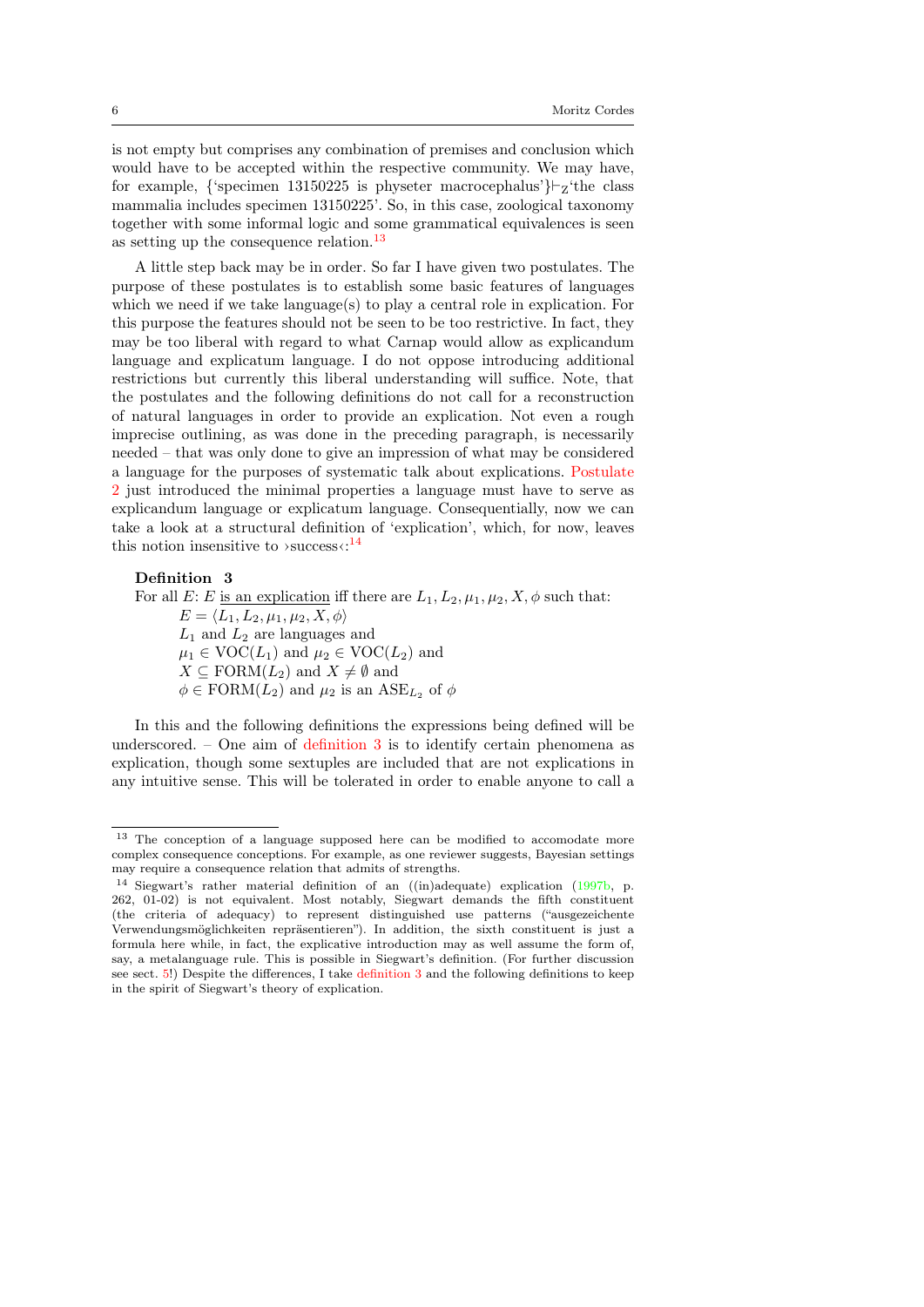given constellation of constituents an explication if that helps their respective purposes.[15](#page-6-0)

Note that [definition 3](#page-5-0) does not amount to saying a lot. This is so because up to now the only  $\rightarrow$  substantial $\left\langle$  terms (i. e. the non-set-theoretic terms) in this definition are 'language', 'VOC', 'FORM', and 'ASE' and the meaning of these terms is intentionally left thin as per [postulates 1](#page-3-5) and [2.](#page-4-1) It would be wrong to assume that with the two postulates and this definition of 'explication' one has a thorough grasp of the procedure of explication or one is automatically able to conduct an explication. All one can do with [definition 3](#page-5-0) is to call a certain constellation of linguistic entities that are in accord with the postulates an explication. It is not even possible to refer to the six constituents by specific terms. This will be possible only after [definitions 4 to 9.](#page-7-0)

Having said that, it should be clear that calling something an explication and thus giving an example for an explication is now possible with the help of [definition 3.](#page-5-0) Here is one example:  $\langle$ English, I, 'successor', 'nf',  $\{$ 'nf(0) =  $1'$ , pD1.D7-1<sup>-</sup>) is an explication, more precisely a mathematical successor explication by Carnap.<sup>[16](#page-6-1)</sup> After [definitions 4 to 9](#page-7-0) we will be able to refer to each component of this explication with ease. Of course, with the liberal postulates and the liberal definition of 'explication' there will also be unlikely examples for explications:  $\{$ French, English, 'chien', 'cat',  $\{$ 'love gains some inertia' $\}$ , 'cats eat grass') or  $\langle I, I, \inf', \inf', \{f(x)(nf(x) = nf(x))'\}, D2\rangle$ . I will come back to some examples for explications once suitable means to talk about them have been provided.

On the side of completeness one may fear that some explications (in an intuitive sense) are not explications in the sense just provided. For example, most explications are not stated in the same fashion as the ones in the preceding paragraph or one of the constituents might not be directly identifiable.<sup>[17](#page-6-2)</sup> Two things should be said about that: (i) It is true that some things that one thinks should be explications will not turn out to be explications on this account. The remedy for this is to switch to a different theory of explication (which may or may not be a close variant of the one being proposed here). (ii) But the examples described at the beginning of this paragraph do not even necessarily fall out of the scope of the proposed sense of explication. It should be clear that by [definition 3](#page-5-0) explications are abstract entities and should not be confused with their (re)presentations in words and symbols. When explicators  $\gamma$  provide an explication $\gamma$  they just utter a description of an abstract entity. This is what happens in the preceding paragraph, too, albeit in a formal fashion. Thus, informal or unclear or

<span id="page-6-0"></span><sup>&</sup>lt;sup>15</sup> If one reads [definition 3](#page-5-0) as (part of) an explication of 'explication' (cf. sect. [5\)](#page-23-0), one may object with [Carnap](#page-27-0) [\(1950,](#page-27-0) p. 479): "The result that a proposed explicatum is found too narrow constitutes a much less serious objection than the result that it is too wide." But the truth of this comparative statement largely depends on what the explicator aims for.

<span id="page-6-1"></span><sup>16</sup> This refers to Carnap's language I with its successor function 'nf'. The two definitions D1 and D7-1, here conjoined by conjunction, are the following: ' $nf(x) = x'$ ' and '1 = 0'', respectively [\(Carnap,](#page-27-12) [1934,](#page-27-12) pp. 15, 51, 52).

<span id="page-6-2"></span><sup>17</sup> An anonymous reviewer confronted me with such a scenario.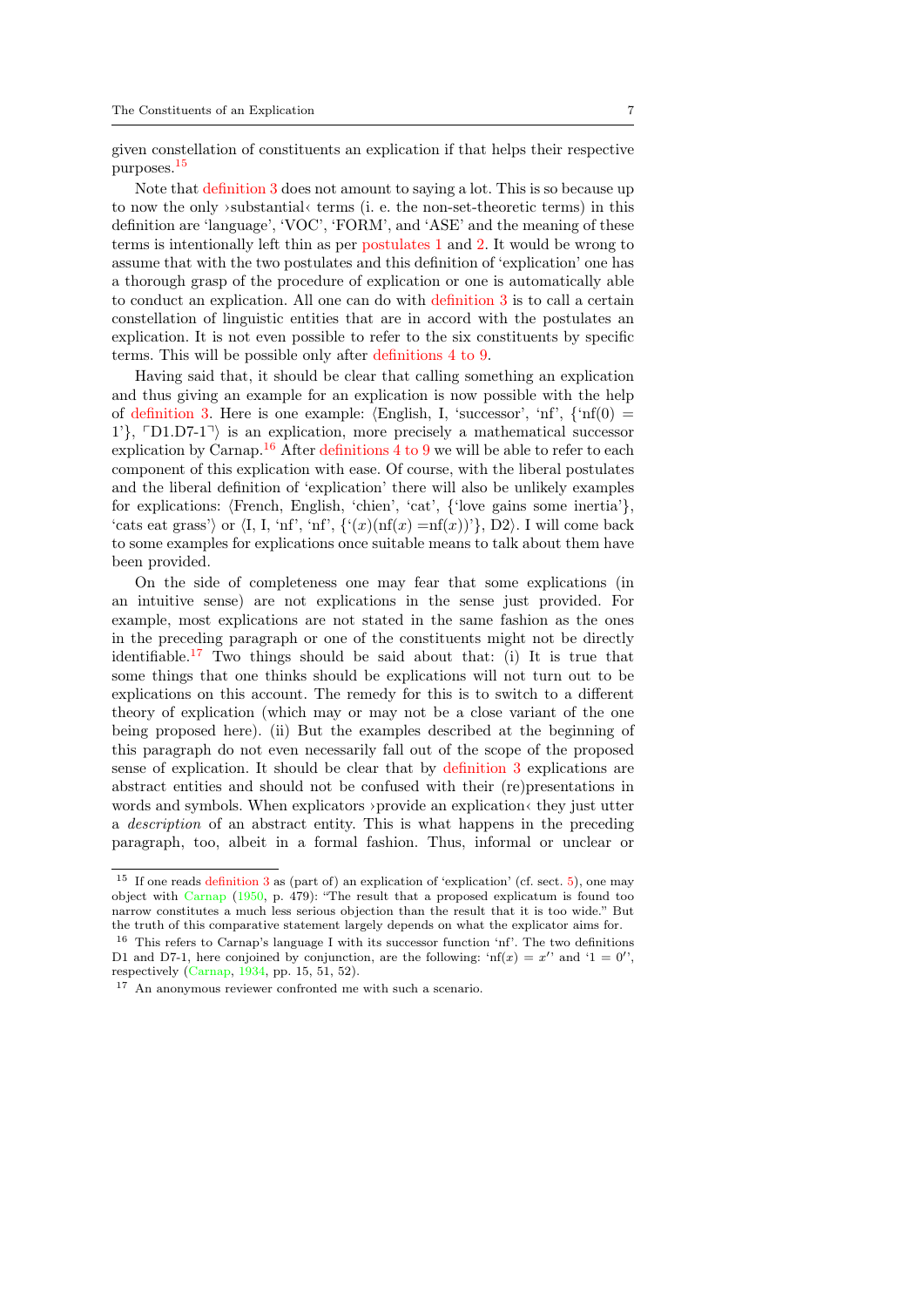incomplete presentations (descriptions) of explications can still be associated with (one or several) abstract entities which are the explications (in the sense of [definition 3\)](#page-5-0). One purpose of a procedural (not a structural) account of explication is to lead explicators to give presentations of explications that do not leave the task of identifying the constituents of these explications to the reader (see sect. [3\)](#page-12-0).

Next the six constituents of any explication will be defined relative to this explication in a straightforward fashion. Abbreviation function constants are given in brackets in the underscored part of each definition. The empty set serves as a substitute referent.<sup>[18](#page-7-1)</sup>

## <span id="page-7-0"></span>Definition 4

For all  $L, E: L =$  the explicandum language (L1) of E iff E is an explication and there are  $L_2, \mu_1, \mu_2, X, \phi$  such that  $E = \langle L, L_2, \mu_1, \mu_2, X, \phi \rangle$ or E is not an explication and  $L = \emptyset$ 

## Definition 5

For all  $L, E: L =$  the explicatum language (L2) of E iff E is an explication and there are  $L_1, \mu_1, \mu_2, X, \phi$  such that  $E = \langle L_1, L, \mu_1, \mu_2, X, \phi \rangle$ or E is not an explication and  $L = \emptyset$ 

## Definition 6

```
For all \mu, E: \mu = the explicandum (EX1) of E iff
```
E is an explication and there are  $L_1, L_2, \mu_2, X, \phi$  such that  $E = \langle L_1, L_2, \mu, \mu_2, X, \phi \rangle$ or E is not an explication and  $\mu = \emptyset$ 

# Definition 7

For all  $\mu$ , E:  $\mu$  = the explicatum (EX2) of E iff E is an explication and there are  $L_1, L_2, \mu_1, X, \phi$  such that  $E = \langle L_1, L_2, \mu_1, \mu, X, \phi \rangle$ or E is not an explication and  $\mu = \emptyset$ 

<span id="page-7-1"></span><sup>18</sup> The definitions in [\(Siegwart,](#page-28-2) [1997b,](#page-28-2) p. 262) are different in two respects from the ones given here. (i) His definitions are conditional definitions. (ii) He defines by identity and not by biconditional. Each of the two techniques on its own allows him to avoid providing a substitute referent like the empty set. The latter option just moves the reference problem elsewhere. That is why it is avoided here. In addition, conditional definitions are avoided here in order to guarantee eliminability, which Siegwart sacrifices. The resulting disjunctive form of each definiens given here is not seen as overly displeasing and the second disjunct can be ignored for most purposes.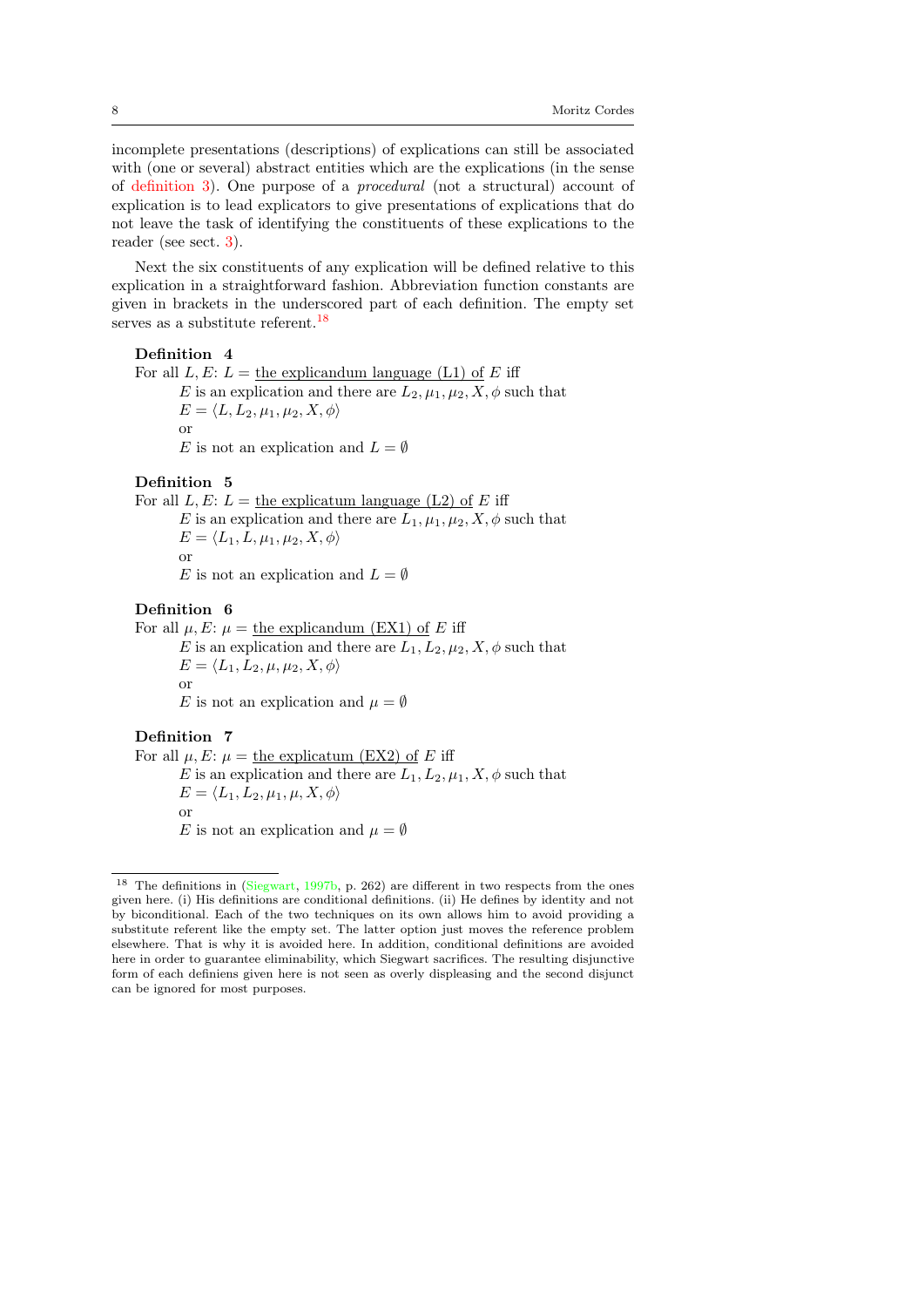#### <span id="page-8-0"></span>Definition 8

For all  $X, E: X =$  the set of criteria of explicative adequacy (CEA) of  ${\cal E}$  iff E is an explication and there are  $L_1, L_2, \mu_1, \mu_2, \phi$  such that

 $E = \langle L_1, L_2, \mu_1, \mu_2, X, \phi \rangle$ or

E is not an explication and  $X = \emptyset$ 

<span id="page-8-4"></span>Definition 9

For all  $\phi$ , E:  $\phi$  = the explicative introduction (EI) of E iff E is an explication and there are  $L_1, L_2, \mu_1, \mu_2, X$  such that  $E = \langle L_1, L_2, \mu_1, \mu_2, X, \phi \rangle$ or E is not an explication and  $\phi = \emptyset$ 

To give an example, in the sequel ' $L2(E)$ ' refers to the explicatum language of  $E^{19}$  $E^{19}$  $E^{19}$ . Note that it is not presupposed that E is an explication. If some E is not an explication, then  $L_2(E)$  is just the empty set. In fact, E is not an explication iff  $L1(E)$  or ... or  $EI(E)$  is the empty set.<sup>[20](#page-8-2)</sup>

The purpose of [definitions 4 to 9](#page-7-0) is quite modest: They allow one to refer to each of the six constituents of an explication by a suggestive term. Only with the further definitions below the appropriateness of the specific terms chosen will start to unfold. At least it will do so to the degree that the full theory suits descriptions of what one would intuitively consider explications.

In the remainder of the text I will often omit 'explicative' in 'criteria of explicative adequacy' [\(definition 8\)](#page-8-0). – After identifying the six constituents of an explication it is now possible to introduce some helpful distinctions among explications. In this section I will only give the most immediate distinctions, starting with the definition of a successful explication as one that fulfills its criteria of adequacy. $21$  This yields a binary definition (alternatively, success could be defined as having degrees).

<span id="page-8-1"></span><sup>&</sup>lt;sup>19</sup> Note that these definitions are not circular. At any stage this is obvious from just one look at the preceding postulates and definitions. It is true that even before [definition 3](#page-5-0) reference was made to the six constituents. But it was made only in the motivating prose, not in the postulates or in [definition 3.](#page-5-0) In fact, one reason for choosing a formal presentation for the theory of explication lies in the ease of monitoring and preventing such semantic troubles as circularity. (There is occasion for this remark: A commentator on an early version of this paper saw some "weird circularity" in these structural definitions.)

<span id="page-8-2"></span><sup>20</sup> To elaborate further: The explicandum of anything that is not an explication is the empty set and it is identical with its explicatum and even with its explicandum language and so on. The underlying mistake here is to speak about the explicandum (explicatum, ...) of a non-explication at all. One reviewer drew my attention to the fact that some find this way of talking problematic. I agree, but this way of talking is not avoided by a conditional definition – conditional definitions just move the matter to the realm of the undecidable. In order to prevent talk about the explicandum of a non-explication, one would have to resort to syntactical exclusion. But this kind of intervention seems disproportionate.

<span id="page-8-3"></span><sup>21</sup> Again, this definition excludes Carnap's requirements. This will be motivated toward the end of this section.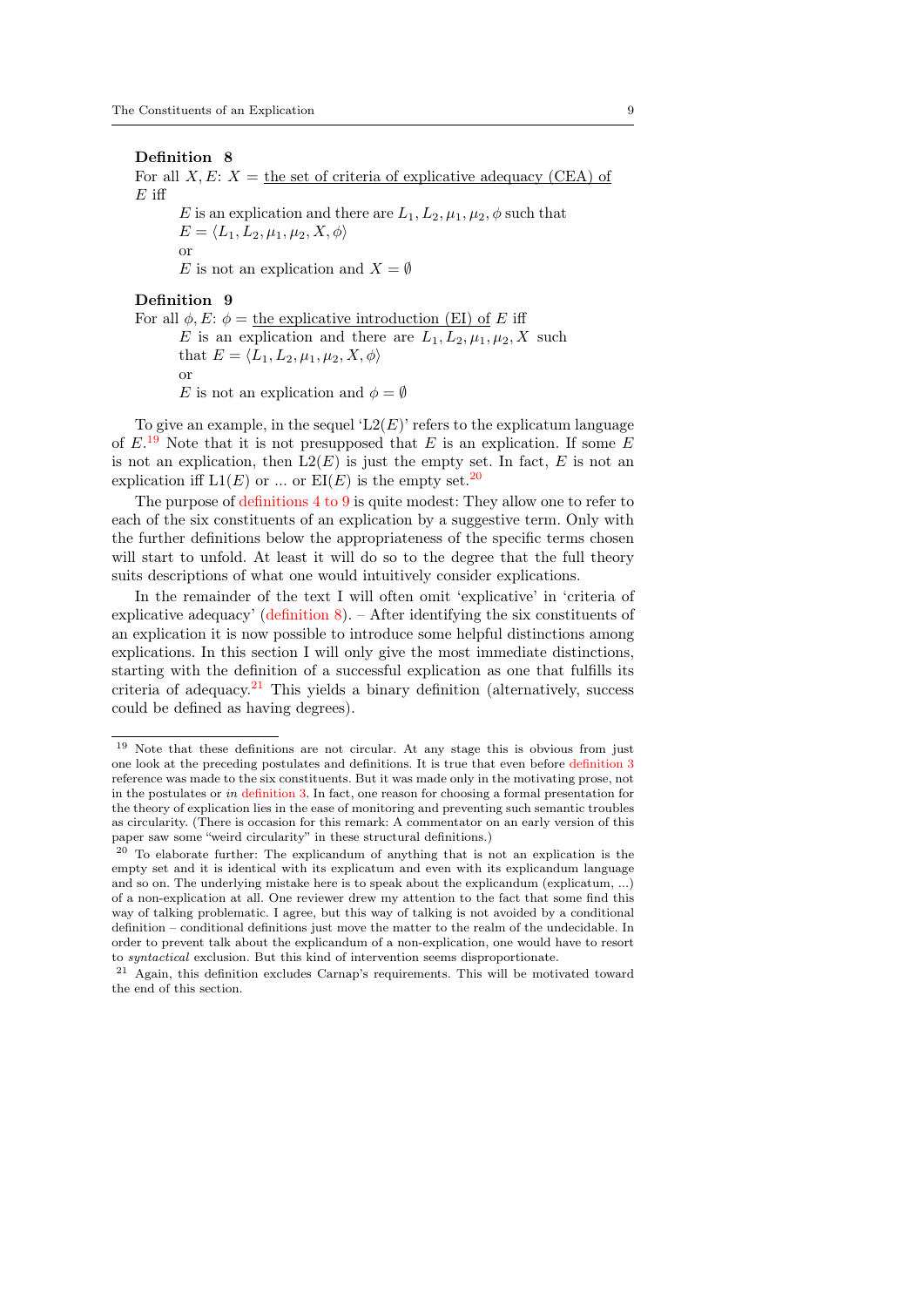# <span id="page-9-0"></span>Definition 10

For all  $E: E$  is a successful explication iff  $E$  is an explication and for all  $\psi$ : if  $\psi \in \text{CEA}(E)$ , then  $\{ \text{EI}(E) \} \vdash_{\text{L2}(E)} \psi$ 

Obviously, the criteria of adequacy (CEA), the explicative introduction (EI), and the explicatum language (L2) are the three relevant constituents. Let us reconsider the first example for an explication given above:  $\langle$ English, I, 'successor', 'nf',  $\{\text{inf}(0) = 1\}$ ,  $\text{D1.D7-1}$ . It turns out that this is a successful explication since in language I the only criterion of adequacy (namely 'nf(0) =  $1'$  – that the successor of zero is one) follows from the explicative introduction, which is the conjunction of D1 and D7-1. In formal style:  $\{\text{FD1.D7-1}^*\}$   $\vdash$ <sub>I</sub>'nf(0) = 1'. To be sure, in [1934](#page-27-12) Carnap did not name  $\inf(0) = 1$ ' as an explicative criterion nor did he talk about explication at all. But with the terminology presented here we are able to talk about this as an explication.

[Definition 10](#page-9-0) points out the relevance of criteria of adequacy when explicating. They serve as a measure of success. Thus, if an author tries to provide an explication without in some fashion providing criteria of adequacy readers are bound to ascribe unintended criteria of adequacy to it and assessments of success will probably vary. Taking ' $nf(0) = 1$ ' as such a criterion was one example for an unwarranted, though presumably unproblematic ascription in the above paragraph. Some explicators miss out on providing criteria of adequacy, but others explicitly provide them. $^{22}$  $^{22}$  $^{22}$ 

In general, the easiest way to produce a successful explication for an explication with only finitely many criteria of adequacy is to choose as the explicative introduction just the conjunction of these criteria:

# <span id="page-9-3"></span>Theorem 11

For all E: If  $E$  is an explication and  $\vdash$ <sub>L2(E)</sub> is closed under ∧E and  $CEA(E) = {\phi_1, ..., \phi_n}$  for some finite n and  $\text{EI}(E) = \ulcorner \phi_1 \wedge ... \wedge \phi_n \urcorner,$ then  $E$  is a successful explication

Two things speak against generally synchronizing the criteria of adequacy and the explicative introduction in that fashion: (i) The proposing of such an explication may run counter to the rules of introduction<sup>[23](#page-9-2)</sup> in the explicatum language, effectively preventing one from correctly introducing the explicatum by means of the explicative introduction within the explicatum language. (ii)

<span id="page-9-2"></span><span id="page-9-1"></span><sup>22</sup> D7-B in [\(Carnap,](#page-27-13) [1942,](#page-27-13) pp. 27-28) is an explicit example for a criterion of adequacy of a truth predicate (in a book that is not explicitly concerned with explication methodology). <sup>23</sup> By 'rule of introduction' I mean the same as by 'rule of inference' except what is being licensed is an act of definition or of setting an axiom. Here is one example rule of introduction: If  $\phi$  is a closed formula consistent with any axioms and definitions already set, then one may set  $\phi$  as an axiom. For a full treatment see [Reinmuth](#page-28-8) [\(2013\)](#page-28-8).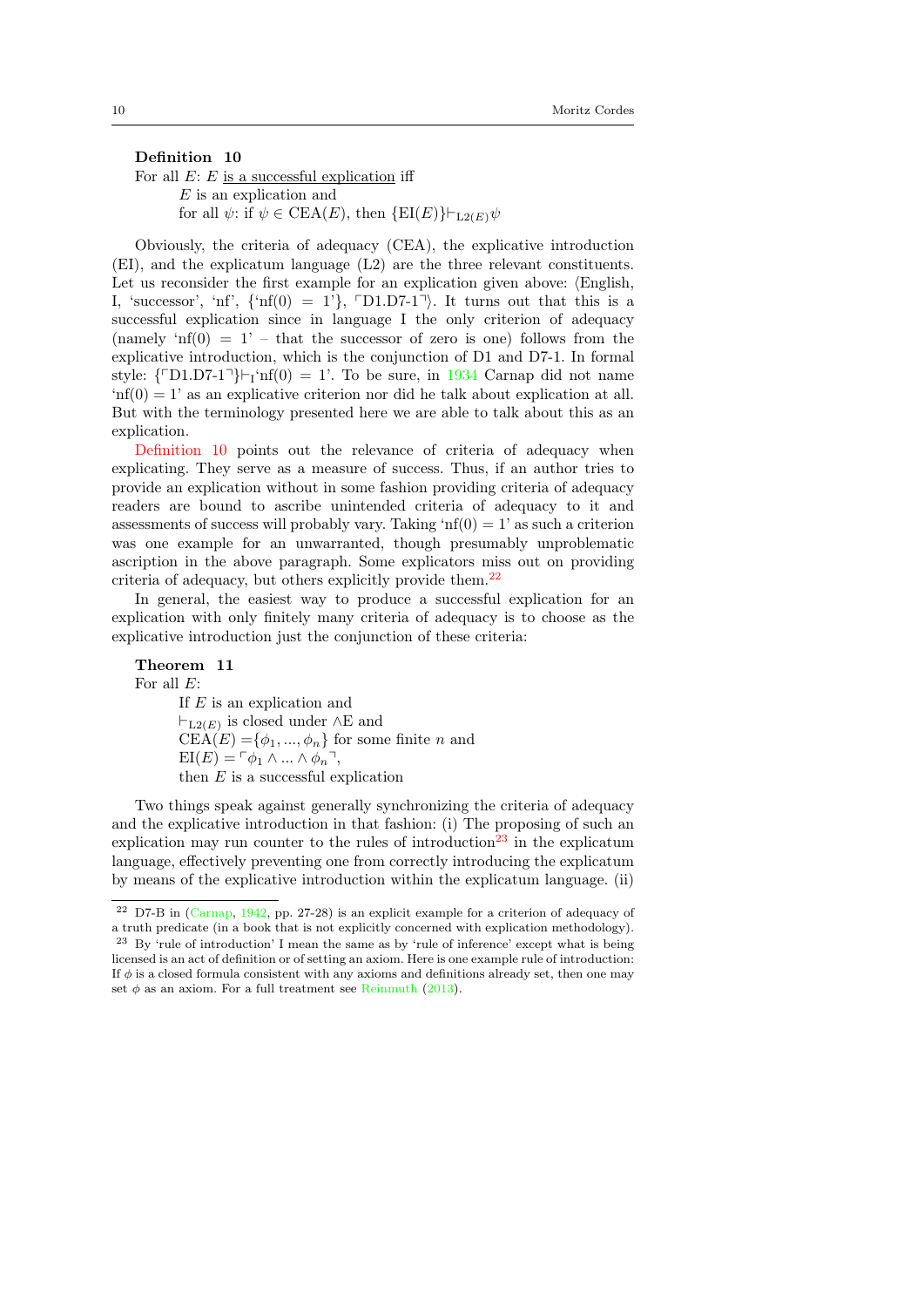Explicators will often want to decide on criteria independently from the specific form of the explicative introduction, forgoing direct synchronizing. Having said that, of course it is possible to trim the criteria or to tweak the introduction, if a successful explication is not reached on first attempt. But then the trimming and tweaking will need justification.

Often an explicative introduction can only unfold its power against a background theory. If so, success should be measured with respect to a suitable set of explicatum language formulas representing the background theory. Let us first define what a theory in a language and what a background theory for an explication are:

### Definition 12

For all  $T, L: T$  is a theory in  $L$  iff L is a language and  $T \subseteq \text{FORM}(L)$ 

## <span id="page-10-0"></span>Definition 13

For all  $T, E: T$  is a background theory to E iff E is an explication and T is a theory in  $L2(E)$  and for all  $\psi$ : if  $\psi \in T$ , then  $EX2(E)$  is not an  $ASE_{L2(E)}$  of  $\psi$ 

The last line of [definition 13](#page-10-0) prohibits the explicatum from occurring in the background theory. Keeping in the liberal spirit of the preceding postulates and definitions no constraints of consistency or the like are imposed on these theories. It is only required that the explicatum does not already appear (is not an ASE of any formula) in the background theory. Otherwise the theory would provide more than a background. Now success can be defined in relation to a given background theory:

### <span id="page-10-1"></span>Definition 14

For all  $E, T: E$  is a successful explication for T iff  $T$  is a background theory to  $E$  and for all  $\psi$ : if  $\psi \in \text{CEA}(E)$ , then  $T \cup \{ \text{EI}(E) \} \vdash_{\text{L2}(E)} \psi$ 

<span id="page-10-2"></span>Definition 15

For all  $E, T: E$  is a non-trivially successful explication for T iff  $E$  is a successful explication for  $T$  and there is  $\psi$  such that:  $\psi \in \text{CEA}(E)$  and  $T \nvDash_{\text{L2}(E)} \psi$ 

With [definition 14](#page-10-1) we have that  $\langle I, I, \inf, f, f', \{f(x)(n f(x) = n f(x))\}\rangle$ , D2 is a trivially successful explication for any background theory since the sole criterion of adequacy (namely ' $(x)(nf(x) = nf(x))$ ') is logically true in language I; the explicative introduction D2 is redundant. D2 still is the explicative introduction of that explication, but it is a bogus one. – Here is an example for a non-trivially successful explication for a given background theory:  $\langle$ English, RL, 'mother', 'M',  $\{\forall x \forall y \forall z (M(x, y) \land M(z, y) \rightarrow x = z)'\}, \forall x \forall y (M(x, y) \leftrightarrow$  $P(x, y) \wedge F(x)$ ')'. Read 'P' as 'is parent of' and 'F' as 'is female'. The explicative introduction is a straightforward definition of motherhood. The sole criterion of adequacy states left-uniqueness for the motherhood relation. Thus, RL shall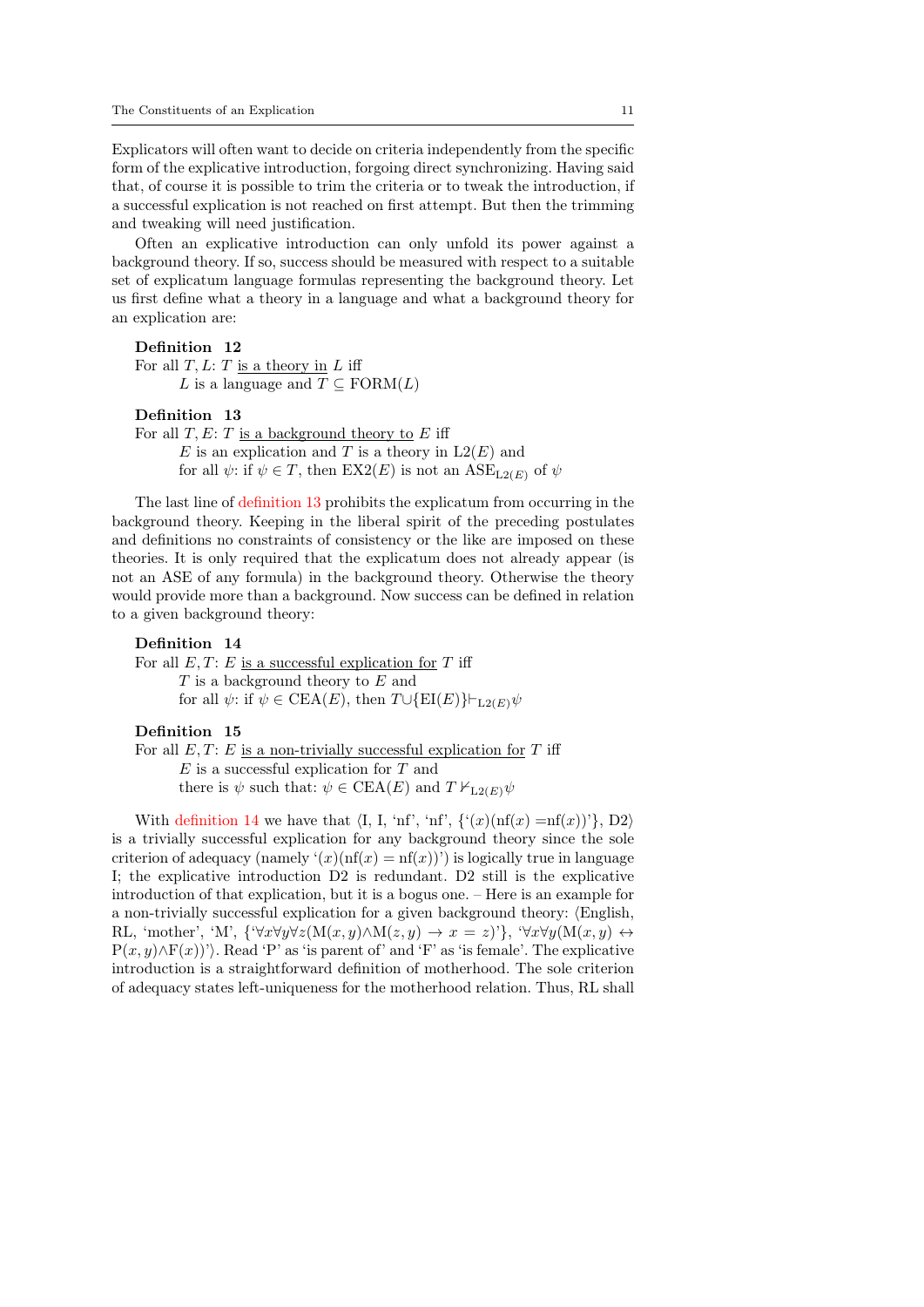be a formal first-order language for the talk about family relations. It shall have a standard consequence relation with no unexpected results that would amount to substantial axioms or definitions involving the material expressions for family relations. Axioms shall be included in the theories RT1 and RT2. Let us say, the axioms of RT1 are consistent and lay down that everybody has exactly two parents and only one of them is female. Let us say, the axioms of RT2 do not subscribe to that or any equivalent proposition; but RT2 shall be consistent, too. Then said explication is non-trivially successful for RT1 and it is not successful at all for RT2.

[Definition 10](#page-9-0) and [definition 14](#page-10-1) are related in the sense that any explication is successful iff it is successful for  $\emptyset$ . This fact could be taken as an alternative definition of the unary predicate 'successful explication', in which case [Definition 10](#page-9-0) would become a theorem. Furthermore, from [definition 14](#page-10-1) springs a theorem akin to [theorem 11](#page-9-3) but with a weaker  $EI^{24}$  $EI^{24}$  $EI^{24}$ 

## <span id="page-11-1"></span>Theorem 16

For all  $E, T$ :

If  $T$  is a background theory to  $E$  and  $\vdash_{\text{L2}(E)}$  is closed under ∧I, ∧E, →E and  $\{\psi_1,...,\psi_m\}\subseteq T$  for some finite  $m$  and  $CEA(E) = {\phi_1, ..., \phi_n}$  for some finite *n* and  $\text{EI}(E) = \ulcorner (\psi_1 \land ... \land \psi_m) \rightarrow (\phi_1 \land ... \land \phi_n) \urcorner,$ then  $E$  is a successful explication for  $T$ 

The limited practicality of [theorem 11,](#page-9-3) as explained there, holds for [theorem 16,](#page-11-1) too.

A remark on Carnap's four requirements of adequacy is now in order. A full discussion of similarity, exactness, fruitfulness and simplicity or their appropriations to specific explications would be misplaced here, because what is offered is not a content discussion for specific explications but a structural account of explication. For that purpose definitions are proposed that relate six arbitrary constituents to one another. None of them is filled with definite content (except for illustration purposes). Thus, if one wants to use the present account of explication and wants all explications to be fruitful in any Carnapian sense relevant to the field within which that explication is situated, then it would be wise to try to codify that requirement somehow – for example as a condition which the fifth constituent (the CEA) may satisfy – and define fruitfulness according to the pattern suggested by [definitions 10,](#page-9-0) [17, 18:](#page-12-1) For all  $E: E$  is a fruitful explication iff  $\ldots$ . Said condition takes the place of the the ellipsis.[25](#page-11-2)

<span id="page-11-0"></span><sup>24</sup> An anonymous reviewer drew my attention to [theorem 16](#page-11-1) and requested the inclusion of more theorems like, for example, [theorem 11.](#page-9-3)

<span id="page-11-2"></span><sup>25</sup> In instances of explication the Carnapian requirements are sometimes refined into more specific criteria that would fit well into what is here called the criteria of explicative adequacy [\(Pinder,](#page-28-9) [2016,](#page-28-9) sect. 4.2). This happens particularly often with the requirement of similarity. Here [Siegwart](#page-28-2) [\(1997b,](#page-28-2) pp. 270-272) sees a transformation of Carnap's similarity requirement via Quine into what is now known as the criteria of explicative adequacy.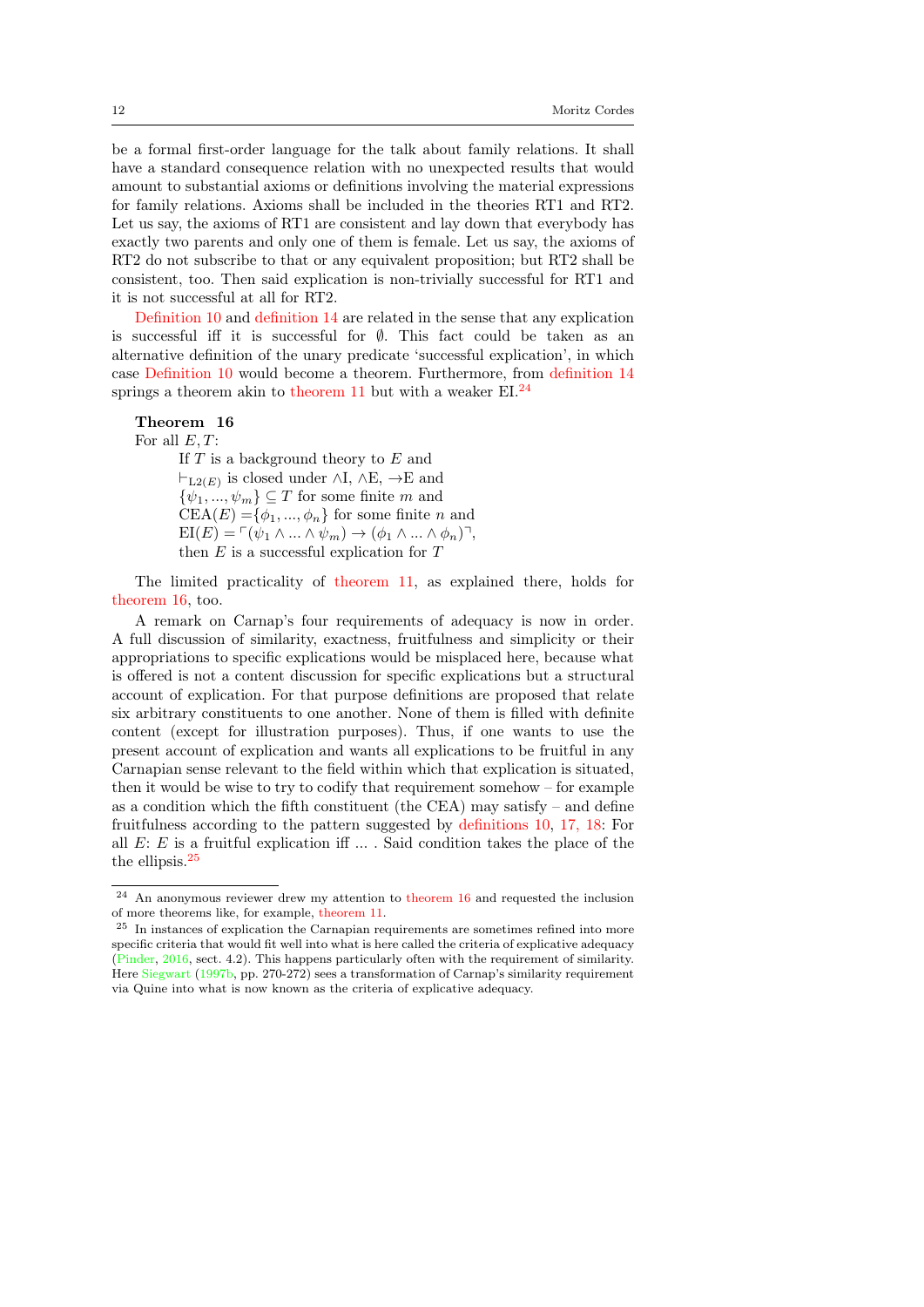Similar avenues are available for simplicity and exactness. With such an approach to the Carnapian requirements the problem of what an explication is breaks down into two problems that could be tackled separately: (i) What is an explication, regardless of its cognitive value? One possible answer: A sextuple as described in [definition 3.](#page-5-0) (ii) What makes an explication worthwhile? One possible answer: If it is successful as described in [definition 10](#page-9-0) and fruitful, simple, exact as described elsewhere. $^{26}$  $^{26}$  $^{26}$ 

To conclude this section we will make a fundamental distinction between two kinds of explications. Telling intra-language and inter-language explications<sup>[27](#page-12-3)</sup> apart will come in handy:

# <span id="page-12-1"></span>Definition 17

For all  $E: E$  is an intra-language explication iff E is an explication and  $L1(E) = L2(E)$ 

#### Definition 18

For all  $E: E$  is an inter-language explication iff E is an explication and  $L1(E) \neq L2(E)$ 

Of the last two example explications  $\langle$ English, RL,  $\langle$ mother $\rangle$ ,  $\langle$ M $\rangle$ ,  ${\forall x \forall y \forall z (M(x, y) \land M(z, y) \rightarrow x = y)}$ ,  $\forall x \forall y (M(x, y) \leftrightarrow P(x, y) \land F(x))$ 'is an inter-language explication since English and RL are distinct.  $\langle I, I, 'n f', \rangle$ 'nf',  $\{(x)(nf(x) = nf(x))'\}$ , D2) is an intra-language explication since both explicandum language and explicatum language are Carnap's language I. Whether some given explication is inter-language or intra-language will often depend on what one takes to be the two relevant languages. Some authors do not say anything about that matter, but with others at least the target language (i. e. the explicatum language) is clearly identified.

#### <span id="page-12-0"></span>3 A Procedure of Explication

An explication in the sense here proposed is a sextuple. That does not mean that every single explication has to be presented in a formal fashion displaying this sextuple structure at the surface. But the explication definition from the preceding section makes clear what the constituents are and those should at least be named somewhere when an explicator submits an explication. Thus, we arrive at a first rough procedural imperative for explicators: Name each of the constituents of the explication! Presenting an explication according to this maxim can be quite easy. It may look like this (the naming of each constituent is marked by the abbreviations used earlier):

Let us get clear about what we mean by beauty in our everyday aesthetic assessments (L1) so that we may establish a philosophical theory of beauty (L2). This theory should reflect what we mean when

<span id="page-12-2"></span> $^{26}$  Additional distinctions of success in explications are given in [\(Cordes,](#page-27-8) [2016,](#page-27-8) p. 38).

<span id="page-12-3"></span><sup>27</sup> Cf. [Siegwart](#page-28-3) [\(1997a,](#page-28-3) §17): "Binnenexplikation" and "Brückenexplikation".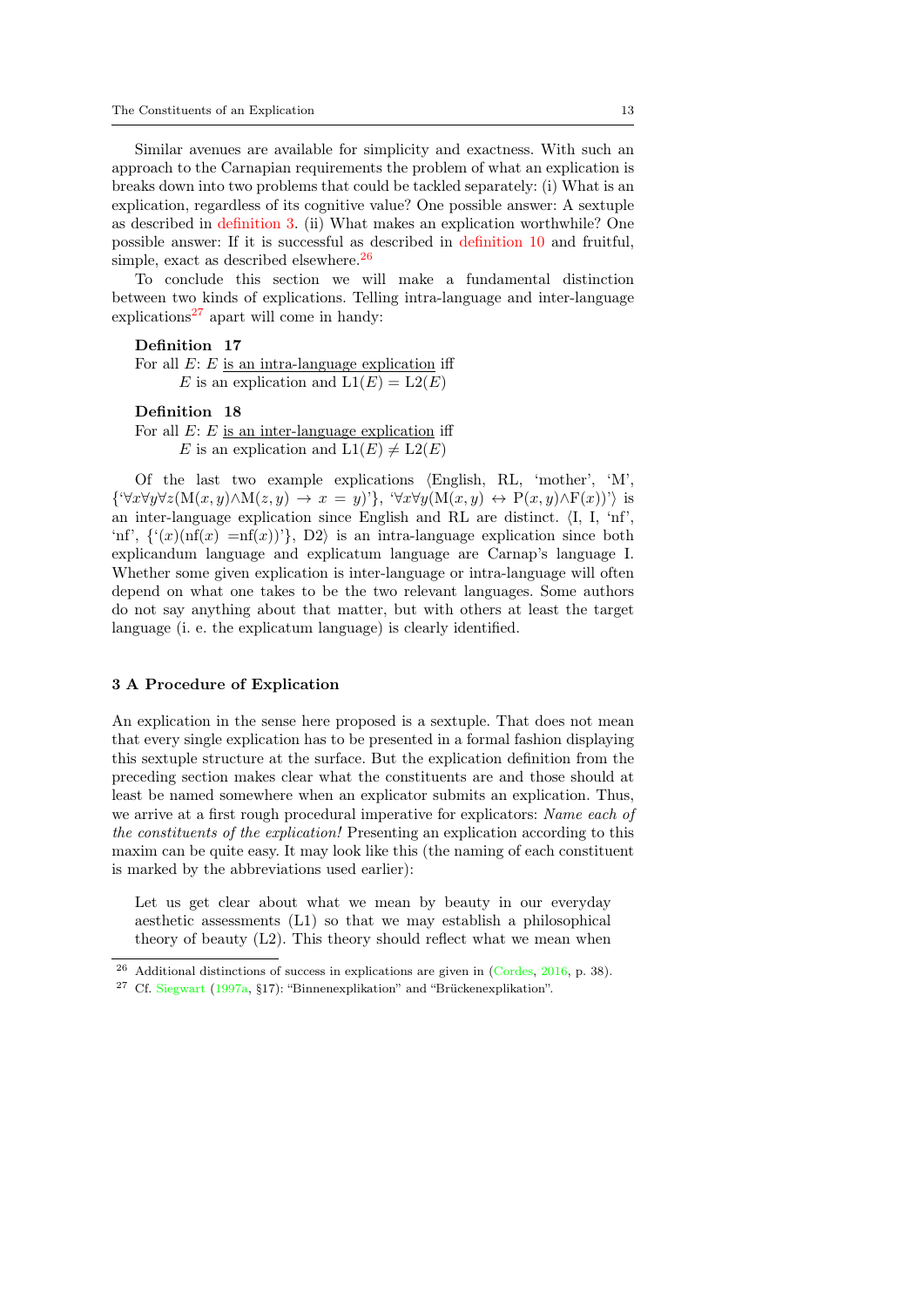we say that something is beautiful (EX1). As aesthetic assessments are generally taken to be subjective let us settle on a relative predicate:  $x$ is beautiful to  $p$  (EX2). We all agree that only perceptible things are beautiful to anyone but not everything that is perceptible is beautiful to everyone. Additionally, it seems important that beautiful things are pleasing to the senses of the relevant beholder. (CEA) Thus let us settle on the following characterization: Something is beautiful to somebody if it has been perceived by that person and that person is pleased by that perceptive experience  $(EI).<sup>2</sup>$ 

To be sure, much is left open in this example which is quite naïve in both methodic and systematic regards. But it has the advantage that it is easy to see all six components of the explication as indicated. Each of the components plays an essential role in the explication, so the author of above paragraph did right in not leaving anything out. From such a lucid presentation one could now, with the help of a given background theory, begin to argue for the criteria of adequacy as they were stated in two sentences. This would conclude the explicative procedure in a fuller sense.[29](#page-13-1)

In the example the naming of the constituents happens rather ad hoc. It does not take a seasoned philosopher of aesthetics to see that this explication needs a lot more motivation for some of the constituents. This is especially clear with the choice of the explicatum and the criteria of adequacy. In both cases one may rightfully ask whether other alternatives would be more interesting, worthwhile, or suitable. To a certain degree all six constituents need some motivation. With each naming of a constituent a number of choices have been made. How are those choices justified? What would be a clever way of making those choices to produce successful explications? This leads to the inevitable question that is not conclusively answered here: How does the meaning of the explicandum figure within the explication?

These questions indicate the need for a comprehensive guide to explication. It is important to see that Carnap's contribution is only a beginning and does not provide such a guide. Maybe [Hanna](#page-27-2) [\(1968,](#page-27-2) p. 29) was the first to explicitly name steps (in his case: five steps) that together make up the procedure of explication. [Siegwart](#page-28-3) [\(1997a,](#page-28-3) §§11-16) gave a procedure that is much more detailed in most respects. He complemented his approach in [2007b](#page-28-10) by drawing on [Lambert](#page-27-14) [\(1771\)](#page-27-14). A similar procedural outline is given by [Brun](#page-27-4) [\(2016,](#page-27-4) sect. 3). Even before Hanna, [Tillman](#page-28-11) [\(1965\)](#page-28-11) made a proposal to turn part of Strawson's critique of Carnap's explication ("linguistic portrayal") into a part of the method of explication – but he did not really come up with a full procedure. More recently, [Hahn](#page-27-6) [\(2013,](#page-27-6) sect. 2.3) and [Cordes](#page-27-8) [\(2016,](#page-27-8) sect. 1.2) contributed further with regard to the assessment of the need for an explication and to the refinement of criteria of adequacy, respectively.

<span id="page-13-0"></span><sup>28</sup> The reader may consider it an exercise to formulate a similar paragraph for another picturebook explication, for example for Carnap's fish/piscis explication.

<span id="page-13-1"></span><sup>29</sup> [Siegwart](#page-28-2) [\(1997b,](#page-28-2) p. 256), [\(1997a,](#page-28-3) p. 29) explicitly includes this as the final step in the explicative procedure.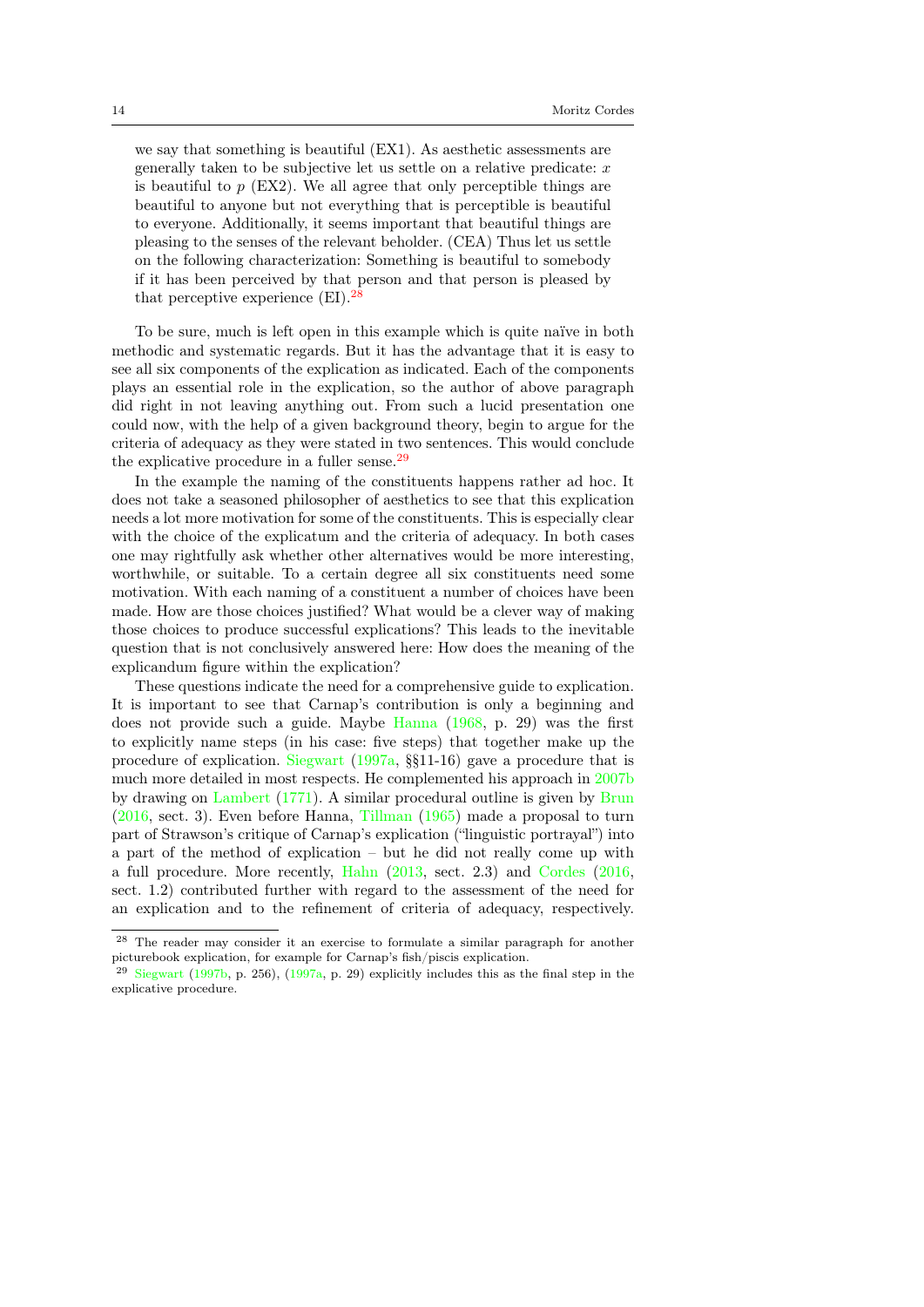In another tradition [Shepherd and Justus](#page-28-4) [\(2015,](#page-28-4) sect. 3) contributed some improvements concerning the explicandum individuation by experimental philosophy.[30](#page-14-0)

In this article I am quite far from putting together a full guide from all these sources. Instead I am concerned with giving a theoretical account or framework of explication. But I would like to stress the fact that both enterprises, providing a theoretical account of explication and providing a guide for potential explicators, are closely dependent on one another. Any refinement of how explication is done may bear on how we should theoretically conceive of explication. On the other hand, some degree of theoretical description of explication is always needed to tell explicators what they should do when explicating. In that spirit, the theoretical account of explication given in the preceding section may serve as a foundation for developing a procedural account guiding the explicator. The maxim at the beginning of this section exemplifies this approach: Name each of the constituents of the explication!

Instead of giving a full procedural outline, I restrict myself to illustrating how one may draw on insights from other fields of study to refine the procedure. There is, for example, the question as to what regulations should apply to the explicative introduction. Often the explicator wants a definition. How this is correctly provided is an issue treated in formal and informal definition theory. Thus, if the explicatum is a predicate one may demand of the explicative introduction to be a universal biconditional (which would have to satisfy additional criteria). But under the current account of explication the explicative introduction could also be a conditional definition, an axiom, conjunctions of axioms and definitions, or some other kind of formula.[31](#page-14-1) The most pertinent measure of what is a formally admissible explicative introduction can be provided by the explicatum language. For that purpose languages have to be construed in a way that they provide regulations for object-language means of conceptual introduction (like defining). This could be postulated in the following fashion:

Postulate 19 For all  $L:$  if  $L$  is a definitional language, then L is a language and  $DEF_L \subseteq \wp(FORM(L)) \times FORM(L)$  and  $DEF_L \neq \emptyset$ 

Just like the consequence relation the definition relation relates sets of formulas to formulas. That way it is possible to talk about some formula being a definition relative to a theory (which, for example, includes previous definitions and axioms). Definitional explications can then be easily defined:

<span id="page-14-0"></span><sup>30</sup> A paper providing further methodological references is in preparation.

<span id="page-14-1"></span><sup>31</sup> In the proposed conception the introduction of the explicatum cannot be facilitated by the setting of rules for inferring or for constating formulas – at least if the explicatum language does not include its own metalanguage. In this respect the account differs from Siegwart's.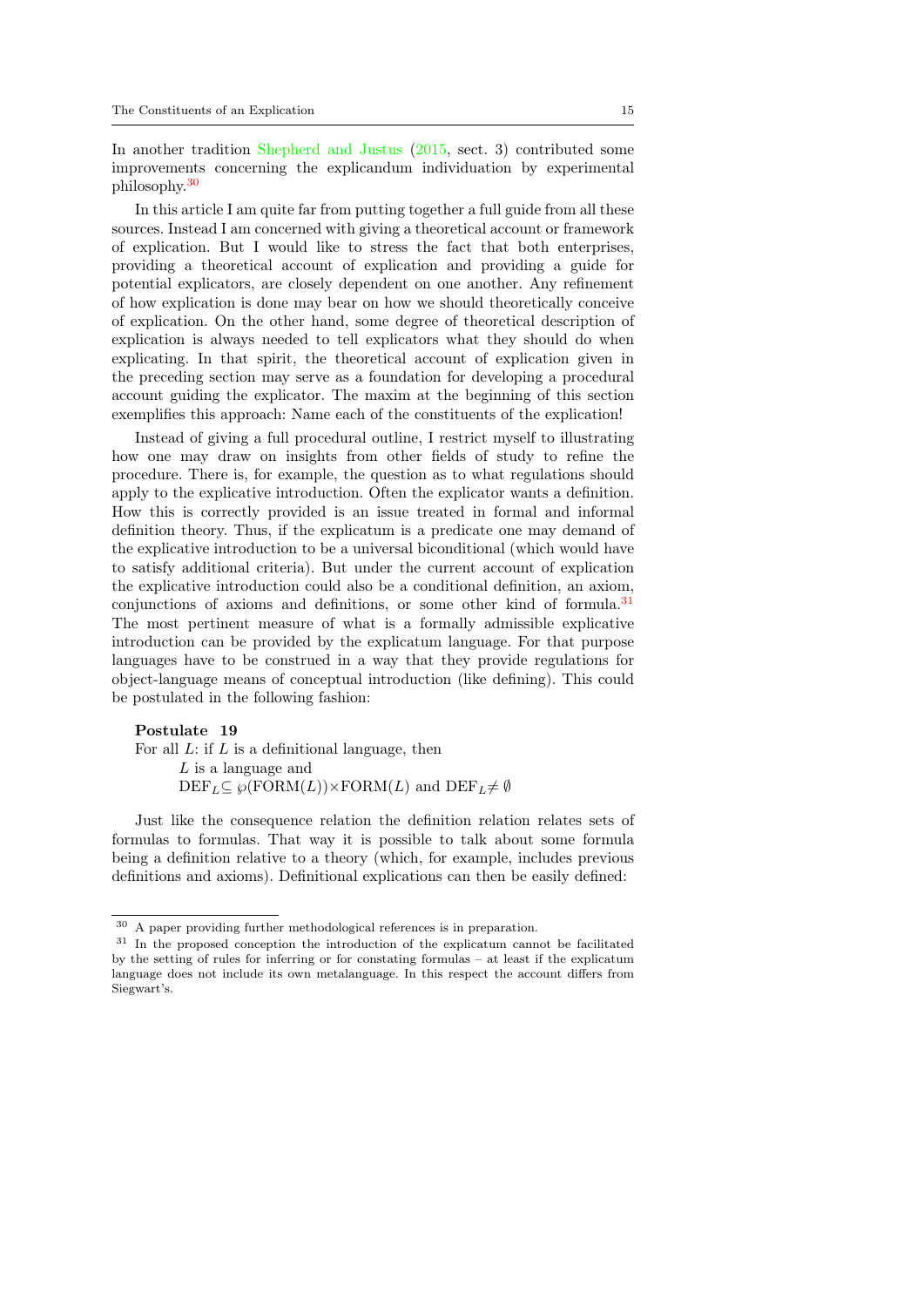## <span id="page-15-1"></span>Definition 20

For all  $E, T: E$  is a definitional explication for T iff  $T$  is a background theory to  $E$  and  $(T, \operatorname{EI}(E)) \in \operatorname{DEF}_{L_2(E)}$ 

#### Definition 21

For all  $E: E$  is a definitional explication iff there is a  $T$  such that  $E$  is a definitional explication for  $T$ 

The explication of beauty above concluded thus: 'something is beautiful to somebody if it has been perceived by that person and that person is pleased by that perceptive experience'. The 'if' can plausibly be read as 'iff'. Then with some acceptable provisions for the definition rules of the philosophical explicatum language we can say that that explication is a definitional explication. [Definition 20](#page-15-1) allows to relativize the property of being a definitional explication to some background theory. It presupposes that in a language something is a definition only with respect to some theory. This makes it possible to require of a definition to have a definiens in which all material expressions have been introduced beforehand (namely in that background theory).

This only gives a rough first impression of what one needs to think about when trying to provide a guide to explication which respects customs like standard definition theory. And this example deals with just two of the constituents of an explication. The processes involved in the choice of the other constituents have to be described with recourse to fields of study other than definition theory. – So far it should have become clear that explication "is certainly not a mechanical method or decision procedure. But neither is it arbitrary.<sup> $32$ </sup> I will leave this issue at this point and, in the next section, give some distinctions which can be made without direct reference to features of an explication procedure or an explication guide.

## <span id="page-15-0"></span>4 A Way to Talk about Explications

Some means to talk about explication have been presented in the preceding sections. This will not be enough to facilitate a comprehensive discourse about explications. When, for example, one wants to assess the quality of an explication there are only the internal and theory relative assessment options [\(definitions 10,](#page-9-0) [14, and 15\)](#page-10-1) available for now. A way to comparatively assess different explications has not yet been provided. This deficit will be amended now.

Note that the following and preceding definitions are all founded on a formal understanding of explications as sextuples. But the  $\gamma$ spirit $\gamma$  of the

<span id="page-15-2"></span><sup>32</sup> [Creath](#page-27-15) [\(2012,](#page-27-15) p. 162) describes the related but distinct method of logical analysis in these words.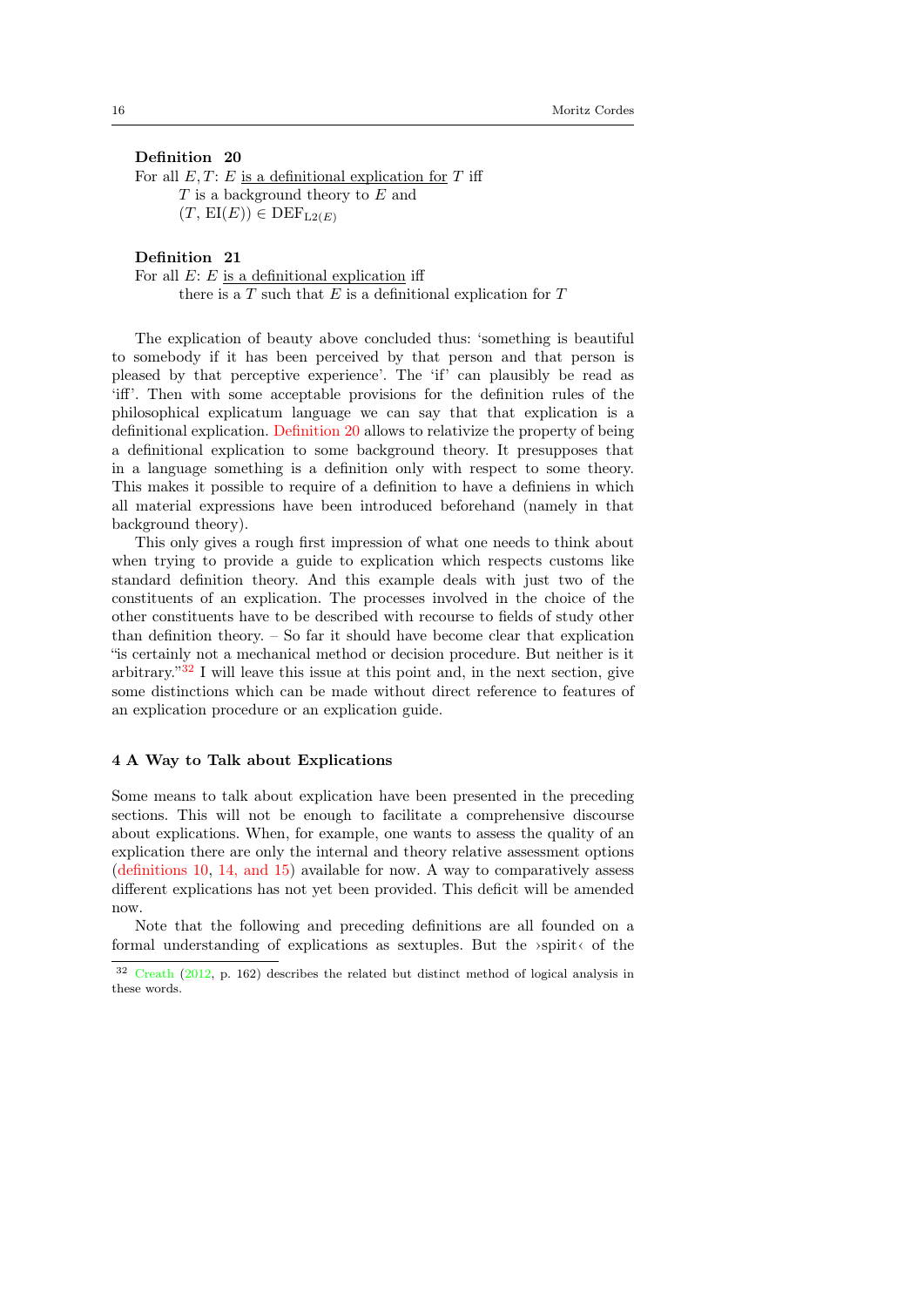definitions can always be carried over to the informal talk about explications, as stated in the beginning. – The first batch of definitions largely follows Siegwart<sup>[33](#page-16-0)</sup> and helps to specify at which various points two explications may differ and still be called alternatives to one another. This is the case if two explications explicate the same explicandum from the same explicandum language:

#### <span id="page-16-1"></span>Definition 22

For all  $E, E^*$ : E is an explication alternative to  $E^*$  iff E and  $E^*$  are explications and  $E \neq E^*$  and  $L1(E) = L1(E^*)$  and  $EX1(E) = EX1(E^*)$ 

The realm of explication alternatives is limited to those pairs of nonidentical explications that have at least the explicandum and the explicandum language in common. Thus, if an explication of 'meaningless' and an explication of 'pseudo-problem' from everyday philosophy talk are provided, they should not be seen as explication alternatives vying for interpretive authority over what philosophers say. What is being explicated in the two explications is just different and both explicanda may have any right to an explication. [Definition 22,](#page-16-1) thus, suggests that there is no (explicative) conflict if two explicators explicate different explicanda from different explicandum languages.

If, on the other hand, two explicators both try to explicate 'meaningless' from everyday philosophy talk and do not reach the same results in all respects, then they present explication alternatives which may give rise to discussion and dispute. Thus, once two explications have the same explicandum and explicandum language they will be considered explication alternatives with respect to one another. Then, of course, the question is, in what respects may explication alternatives differ? There are four remaining constituents. It is sensible to classify the alternatives with regard to these constituents:

## <span id="page-16-2"></span>Definition 23

For all  $E, E^*$ : E is a linguistic explication alternative to  $E^*$  iff E is an explication alternative to  $E^*$  and  $L2(E) \neq L2(E^*)$ 

Definition 24

For all  $E, E^*$ : E is a lexical explication alternative to  $E^*$  iff E is an explication alternative to  $E^*$  and  $EX2(E) \neq EX2(E^*)$ 

Definition 25 For all  $E, E^*$ : E is a criterial explication alternative to  $E^*$  iff E is an explication alternative to  $E^*$  and  $CEA(E) \neq CEA(E^*)$ 

<span id="page-16-0"></span><sup>33</sup> See [\(1997b,](#page-28-2) pp. 263-264). Some adjustments to the current framework are made. [Definitions 27](#page-18-0) and [30](#page-19-0) are entirely new.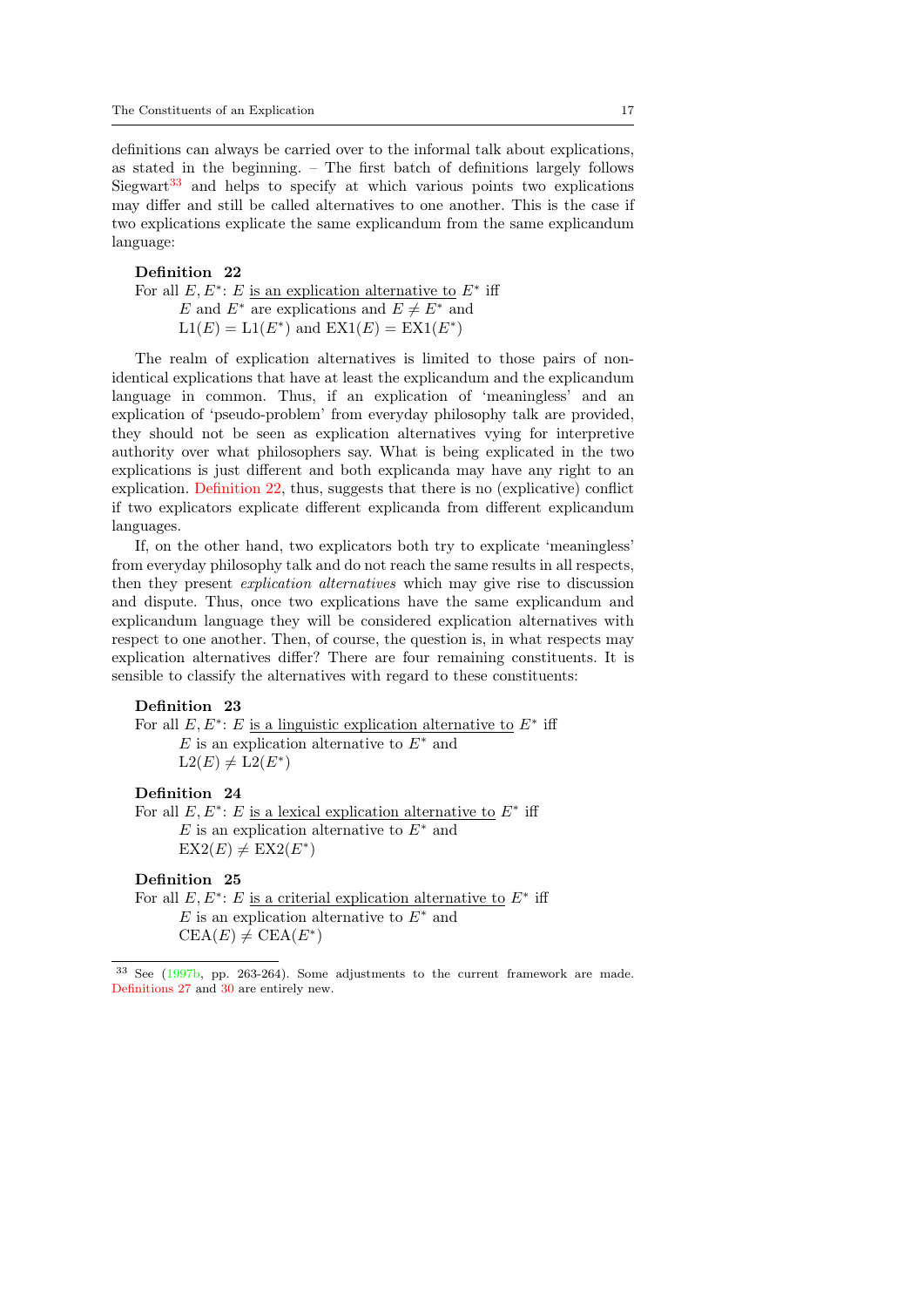## Definition 26

# For all  $E, E^*: E$  is an introductory explication alternative to  $E^*$  iff E is an explication alternative to  $E^*$  and  $\text{EI}(E) \neq \text{EI}(E^*)$

There is nothing spectacular hidden in these definitions. Basically, they just nail down four adjectives in their application to the term 'explication alternative', namely 'linguistic', 'lexical', 'criterial', and 'introductory'.[34](#page-17-0)

Examples for the various kinds of explication alternatives are easily found: Maybe the best known introductory alternatives are those that are associated with the various definitions of an ordered pair. Insofar as they all have the characteristic property of ordered pairs as the (only) criterion of adequacy, none of them is a criterial explication alternative to any other. If one frames them in a way that they are neither lexical nor linguistic explication alternatives they still turn out to be introductory explication alternatives.

Criterial explication alternatives can be seen in various social explications of gender. Most of them can be thought of as starting with the explicandum 'gender' from everyday English. As an explicatum we can choose 'g' from a given sociological language as a one-place expression that works like a function constant. (Thus the explication alternatives considered are not linguistic or lexical explication alternatives.) But one explication may try to provide 'g' as an expression which attributes to someone a function value that reflects that person's gender self-ascription, while another explication may try to provide that expression as a device for categorizing people into two groups (for example for the purpose of studying how people of those groups are treated differently). These stipulations can be framed as different criteria of adequacy<sup>[35](#page-17-1)</sup> which, of course, ask for different explicative introductions.

Lexical explication alternatives that are not linguistic explication alternatives may not occur very frequently, but they can be constructed easily. The word 'successor' from informal mathematics is usually taken to mean 'direct successor'. The occasional need for the word 'direct' is due to the alternative reading as 'any number that comes later in the natural numbers'. While the former reading usually takes the function constant 'S' as the formal language explicatum, the latter reading should take the predicate constant  $\leq$ . Thus we have two lexical explication alternatives which – if successful and

<span id="page-17-0"></span><sup>34</sup> Instead of 'introductory' some may prefer 'semantical' for the fourth kind of explication alternative. This would recognize the explicative introduction as a semantical entity or as related to semantics. But it may also be perceived as inscribing specific meaning-theoretic views into the terminology. I would like to avoid this for now. – With regard to lexical explication alternatives theorists may further want to distinguish between whether two explicata differ in their grammatical category or in the arity or in another respect. See [\(Siegwart,](#page-28-2) [1997b,](#page-28-2) p. 263).

<span id="page-17-1"></span> $35$  The CEA for the first explication could be {'for any person p it should hold that when asked for their gender in most cases p names  $g(p)$ <sup>'</sup>} and for the second {'the range of values of g is male and female'}. (There may be explications that satisfy both criteria, coincidentally or on purpose.)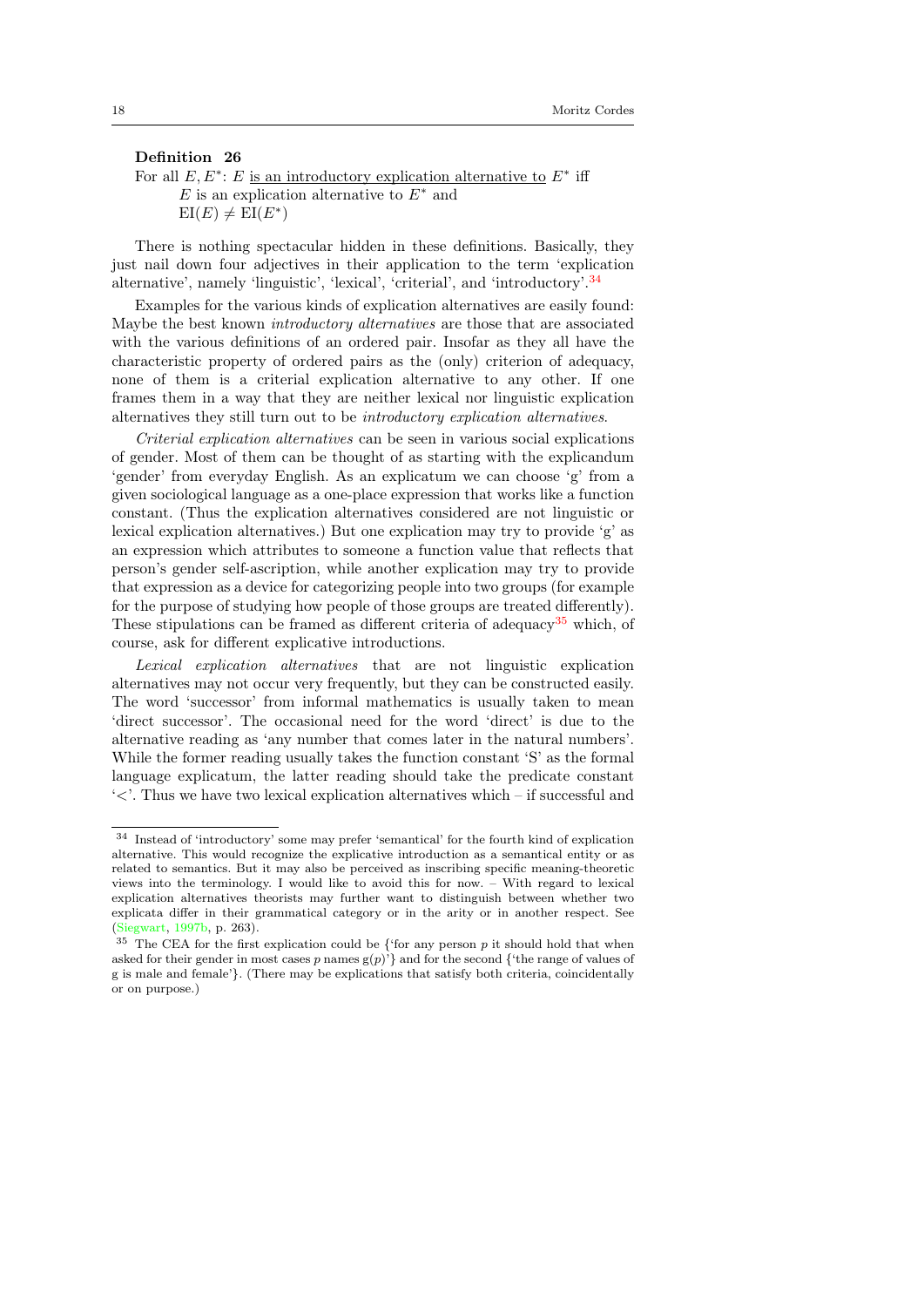within usual use of the formal expressions – are also criterial and introductory explication alternatives.<sup>[36](#page-18-1)</sup>

With some background assumptions one will have that, usually, linguistic explication alternatives are lexical explication alternatives, because if the explicatum language is altered then often the new explicatum language does not have the same vocabulary and a different expression is chosen as the explicatum. Here is an example: Suppose someone has an explication for 'belongs' (explicandum) with a set theoretic explicatum language. The explicatum may be the element predicate  $\in$ . If, then, a step is made to a different explicatum language, say, mereology, we arrive at a linguistic explication alternative. The mereological language may not contain '∈'. Thus one has to choose a different explicatum. This then yields a lexical explication alternative. Furthermore, probably both the criteria of adequacy and the explicative introduction will change, too. In other words, the explication alternatives are also criterial and introductory explication alternatives. But this need not be so. Starting from one explication one may switch to a different explicatum language which is possibly weaker in a logical sense. In that case one may have two linguistic explication alternatives, say, a classical one and an intuitionistic one, which may share the explicatum, the criteria of adequacy and the explicative introduction.

Coming back to the example for introductory explication alternatives, namely the different definitions of the ordered pair, one may feel the need to point out that they are not different in the sense that they choose different forms of introduction. After all, they all are definitons. In addition, they are all intended to be employed against the same set-theoretic background theory in the same language and all of them are associated with the same criterion of adequacy. This suggests a specific refinement of the concept of introductory explication alternatives:

#### <span id="page-18-0"></span>Definition 27

For all  $E, E^*: E$  is a just definitional explication alternative to  $E^*$  iff E is an explication alternative to  $E^*$  and  $L2(E) = L2(E^*)$  and  $EX2(E) = EX2(E^*)$  and  $CEA(E) = CEA(E^*)$  and  $E$  and  $E^*$  are definitional explications

The word 'just' in the definiendum signals that all constituents except the explicative introduction are in accord.<sup>[37](#page-18-2)</sup> – Note, that from the first four conditions in the definiens it follows that  $\text{EI}(E) \neq \text{EI}(E^*)$ . Thus, the relation defined is irreflexive.

<span id="page-18-2"></span><span id="page-18-1"></span><sup>36</sup> [Justus](#page-27-9) [\(2012,](#page-27-9) p. 168) draws attention to the fact that lexical explication alternatives are sometimes advisable even if the explicandum is not ambiguous in the explicandum language. <sup>37</sup> Defining 'is a definitional explication alternative' (without 'just') would be more adequately achieved by accepting any pair of introductory explication alternatives which are both definitional explications.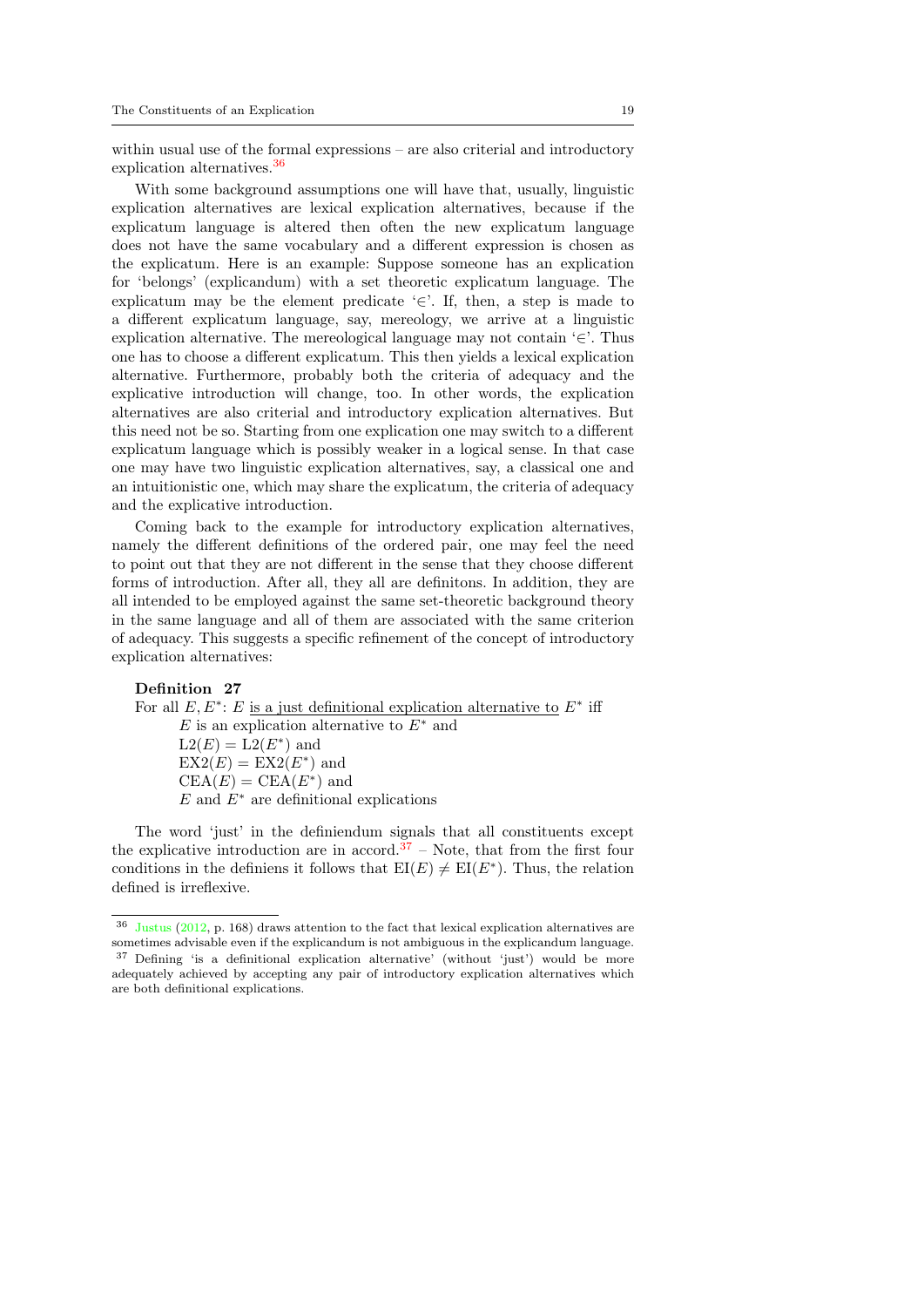Now, if suitably portrayed as explications, the different definitions of 'ordered pair' are definitional explication alternatives. This rather superficial observation can be more closely studied by paying attention to whether the different definitions >amount to the same thing $\langle$ :<sup>[38](#page-19-1)</sup>

## <span id="page-19-2"></span>Definition 28

For all  $E, E^*, T$ : E is a consonant explication to  $E^*$  under T iff  $E$  and  $E^*$  are both definitional explications for T and  $E = E^*$ or E is a just definitional explication alternative to  $E^*$  and  $T\cup {\rm EL}(E)\}\vdash_{\mathrm{L2}(E)} \mathrm{EI}(E^*)$  and  $T\cup {\rm EL}(E^*)\}\vdash_{\mathrm{L2}(E^*)} \mathrm{EI}(E)$ 

#### Definition 29

For all  $E, E^*$ : E is a consonant explication alternative to  $E^*$  iff E is a consonant explication to  $E^*$  under  $\emptyset$ 

Now, the various definitions of 'ordered pair' can be qualified as just definitional explication alternatives that are not consonant under the usual set theories, since their definientia are not equivalent under these theories. Two explications that are consonant to one another under the usual set theories can be associated with one of the usual definitions, say, Kuratowski's  $\langle x, y \rangle = {\langle x, y \rangle}$  and a set-theoretically inert variant of it, namely  $\langle x, y \rangle = {\langle x, y \rangle, \{x\}}'.$  Here, both explicative introductions are equivalent with regard to the suggested background theories.

The preceding definitions mostly dealt with explicative introductions. In principle, explication alternatives can be related to one another with respect to the other constituents, too. For example, the criteria of adequacy even allow for a comparative assessment of two explications:

#### <span id="page-19-0"></span>Definition 30

For all  $E, E^*$ : E is a more demanding explication than  $E^*$  iff E is an explication alternative to  $E^*$  and for all  $\psi$ : if  $\psi \in \text{CEA}(E^*)$ , then  $\text{CEA}(E) \vdash_{\text{L2}(E)} \psi$  and there is  $\psi$  such that:  $\psi \in \text{CEA}(E)$  and  $\text{CEA}(E^*) \nvdash_{\text{L2}(E^*)} \psi$ 

This definition suggests a point of departure for further elaborations once an explication has proven successful. For example, if an explication of 'thinking' in the field of A.I. is successful in that it excludes all computers from the realm of thinking things and qualifies at least some humans as thinking (two criteria of adequacy) one may want to strengthen these criteria by adding another one which requires all humans between 18 and 65 who are in good health to be thinking. Such an explicative endeavour would be more demanding, intuitively and also according to [definition 30.](#page-19-0)

<span id="page-19-1"></span><sup>38</sup> Here, in distinction to [Siegwart](#page-28-2) [\(1997b,](#page-28-2) p. 264), the binary consonance relation is reflexive for definitional explications.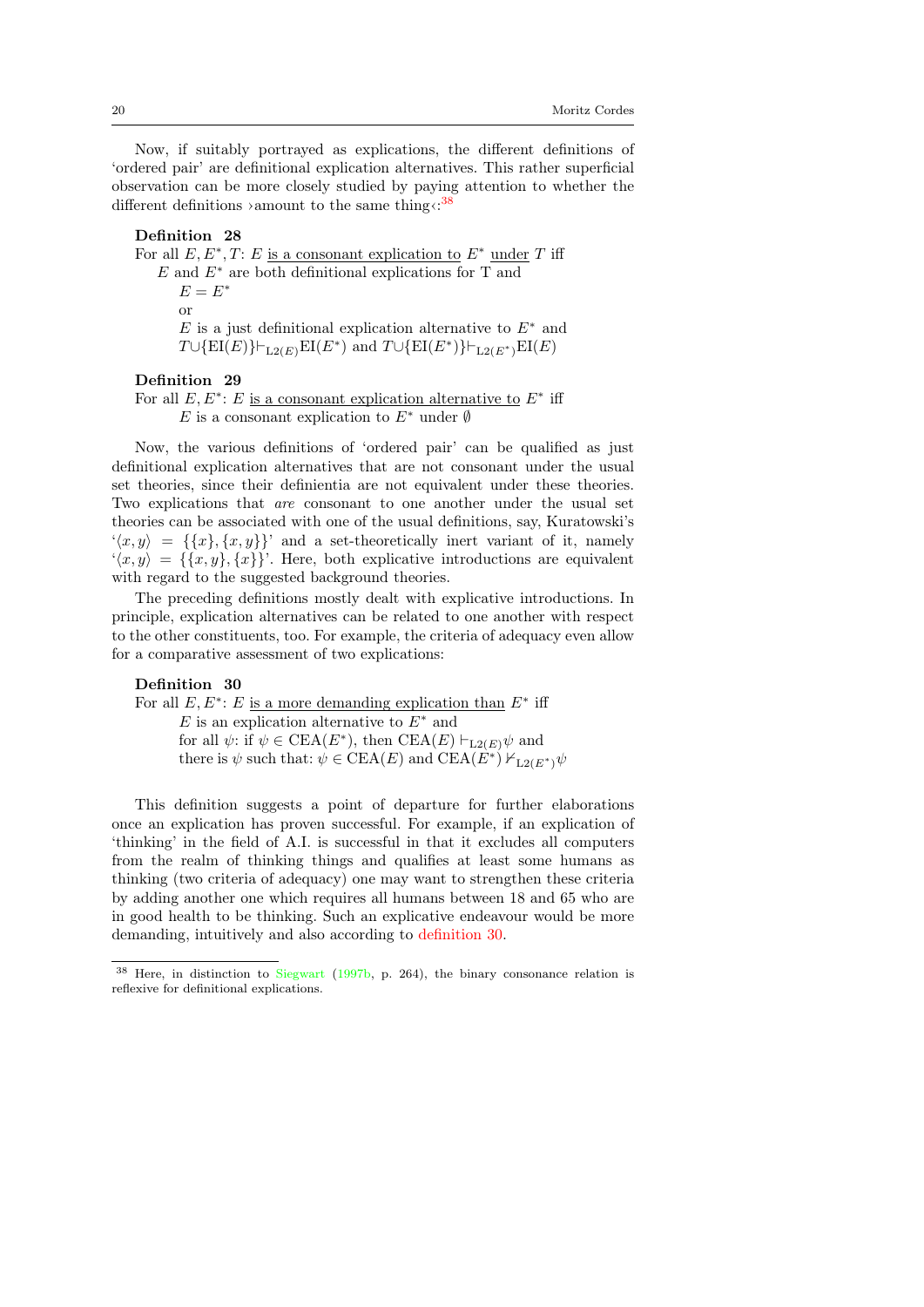What is the use of the definitions presented in this section so far with regard to the bigger picture? First and foremost they help to localize dissent between two disputing explicators. [Definitions 23 to 26](#page-16-2) suggest that a discussion between vying explicators may be streamlined by consciously focusing on one constituent. In reality, many disputing explicators speak of the differences in the explicative definition (i. e. the explicative introduction) only. Explicators should always consider that they may have different criteria of adequacy, which prove different explicative introductions successful. In everyday situations people tend to overlook this fact as one can easily see from semantic disputes that fall short of taking into account the different goals associated with different definitions of one term. But two explicators proposing criterial explication alternatives may not have the need to dispute the other's explication at all. – [Definitions 27 to 30](#page-18-0) allow for more fine-grained distinctions with respect to the criteria of adequacy and the explicative introduction. It might be interesting to develop similar or even subtler distinctions with respect to all six constituents of explications.

On a less harmonious view, this terminology of explication alternatives does not only relate explications to one another, it is a starting point for criticism directed at explications, too. Somebody who wants to criticize an explication may do so by just naming a modification of any of the six constituents and demanding a justification for the unmodified constituent in light of the modified one. Thus, if I am dissatisfied with an explication of 'gender' as a oneplace function constant, I may direct the explicators attention to an alternative explicatum, say, a two-place function which is capable of relating a person to its gender dependent on a time index. The explicator and I can now engage in a dispute which may or may not involve consideration of the other explication constituents.

Explication alternatives could be a vast field of study but there are several other interesting ways to relate explications to one another. For example, convergent explications are something like an opposite to explication alternatives in that they may differ with respect to explicandum and explicandum language:

## <span id="page-20-0"></span>Definition 31

For all  $E, E^*, T: E$  and  $E^*$  are convergent explications under T iff E and  $E^*$  are explications and T is a theory in  $L_2(E)$  and  $L2(E) = L2(E^*)$  and  $EX2(E) = EX2(E^*)$  and  $T\cup {\rm EL}(E)\}\vdash_{\mathrm{L2}(E)} \mathrm{EI}(E^*)$  and  $T\cup {\rm EL}(E^*)\}\vdash_{\mathrm{L2}(E)} \mathrm{EI}(E)$ 

This is quite similar to [definition 28,](#page-19-2) but the intended area of application for the consonance relation is among explication alternatives, although it is not limited to them. [Definition 31](#page-20-0) is intended for explications that are not explication alternatives. The latter of the two following definitions provides the suitable terminology for such non-alternatives.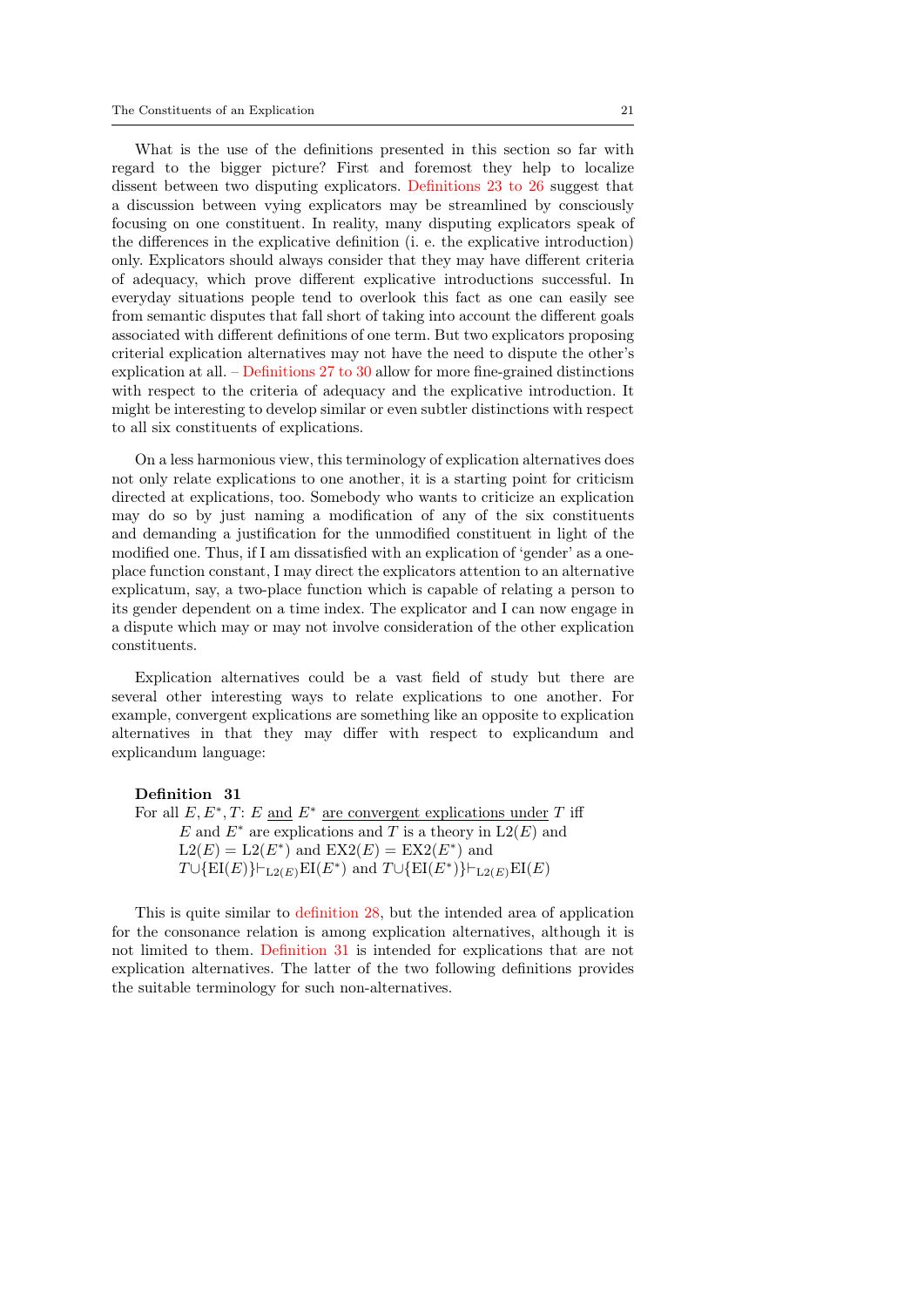## Definition 32

For all  $E, E^*$ : E and  $E^*$  are convergent explications iff E and  $E^*$  are convergent explications under  $\emptyset$ 

#### <span id="page-21-2"></span>Definition 33

For all  $E, E^*$ : E and  $E^*$  are genetically different explications if  $\text{EX1}(E) \neq \text{EX1}(E^*)$  or  $\text{L1}(E) \neq \text{L1}(E^*)$ 

These definitions suggest that sometimes one and the same expression in a language may serve as explicatum of different explications that started with different explicanda and/or in different explicandum languages. If such a constellation occurs one may consider both explications as cumulatively fruitful or illuminating depending on how far  $\alpha$  apart $\alpha$  the two explicands or explicandum languages are. For example, 'pseudo-sentence' from the polemics of the Vienna Circle and 'fashionable nonsense' from Sokal and Bricmont's criticism of postmodernism [\(1998\)](#page-28-12) can both be explicated. It is conceivable that the two explications lead to a common language where one explicatum with the same definition represents both explicanda.<sup>[39](#page-21-0)</sup> Then we can speak of convergent explications that are genetically different.

Another interesting constellation are explications whose explicative introductions together constitute a theory in a common language:

## Definition 34

For all  $A, T: A$  is an explicative constitution of T iff A is a non-empty set of explications and for all  $E, E^*$ : if  $\{E, E^*\}\subseteq A$  and  $E \neq E^*$ , then  $L2(E)$  = L2( $E^*$ ) and EX2( $E$ )  $\neq$  EX2( $E^*$ ) and  $T = {\phi | \text{ there is } E \text{ such that: } E \in A \text{ and } \phi = EI(E) }$ 

An explicative constitution of a theory is not that spectacular if one disregards all the work that went into each of the explications that are an element of the whole constellation. It is just a compilation of explications with different explicata that happen to have a common explicatum language. Thus, even the set of all explications ever proposed in, say, the language of some specific set theory (e. g. NBGU) explicatively constitutes a certain theory – probably an inconsistent one. It gets more interesting if the explications build up on one another by reusing the results of one explication in the explicative introduction of the next explication. These constellations are chains of explications (cf. [Siegwart](#page-28-3) [\(1997a,](#page-28-3) §13), [Lutz](#page-27-16) [\(2012,](#page-27-16) p. 20)):

#### <span id="page-21-1"></span>Definition 35

For all  $E: E$  is a chain of explications iff

E is a non-empty, finite sequence of explications  $E_1, ..., E_k$  and for all  $m, n$ : if  $0 < m < n \leq k$ , then  $EX2(E_n)$  is not an atomic subexpression of  $E I(E_m)$  and for all *n*: if  $0 < n < k$ , then  $L2(E_k) = L2(E_n)$ 

<span id="page-21-0"></span><sup>39</sup> For an explicative study of 'pseudo-sentence' and similar terms see [\(Cordes,](#page-27-8) [2016\)](#page-27-8).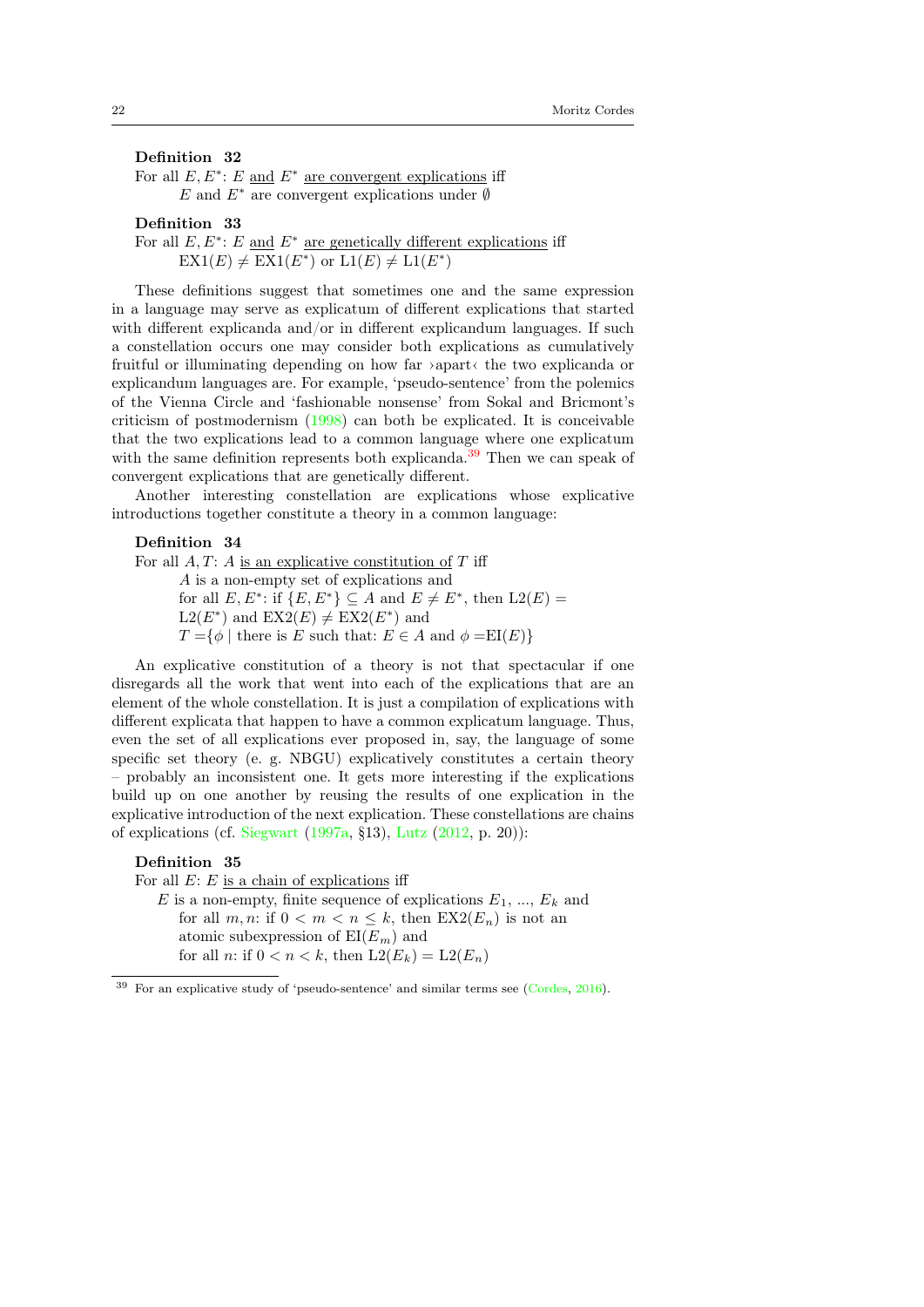The language conception stipulated in [postulate 2](#page-4-1) at the beginning of this article is fairly broad. With a more specific conception [definition 35](#page-21-1) could be tailored to better suit scenarios in which consecutive definitions or axioms cumulatively create larger and larger languages. Depending on the specific proposal, relations between these languages could then be made explicit, either in set-theoretic terms (e. g.  $L2(E_1) \subseteq L2(E_2)$ ) or in other terms (e. g.  $L2(E_2)$ ) is an extension of  $L_2(E_1)$ . For now the identity condition at the end of [definition](#page-21-1) [35](#page-21-1) simply requires a chain of explications to have a constant overarching language  $L2(E_k)$ . – The following definition defines a special case of chains of explications:

#### Definition 36

For all  $E: E$  is a single-source chain of explications iff  $E$  is a chain of explications  $E_1, ..., E_k$  and for all *n*: if  $0 < n < k$ , then  $L1(E_k) = L1(E_n)$ 

The single-source chain of explications seems to be the standard case for chains of explications because it seems sensible to relate explicata in an explicatum language whose explicanda were already used within the same context or language before the explication. In fact, the chain of explications may introduce each explicatum in an order that was inspired by some kind of order of the explicanda in the explicandum language. But, in general, no demands can be made about the kind of order between the explicanda, since, usually, the explicanda and the explicandum languages are not sufficiently structured in any serviceable sense. This ›disorder‹ may even be the motive for the explication. On the side of the explicata there is a constraint on the order that prevents definitional circularity.

Another phenomenon has been dubbed 'chain of explication', too [\(Siegwart,](#page-28-2) [1997b,](#page-28-2) p. 268). This is more appropriately called a 'history of explications'. It refers to a number of several explication alternatives (i. e. same explicandum and same explicandum language) in a chronological order:

# <span id="page-22-0"></span>Definition 37

For all  $E: E$  is a history of explications iff  $E$  is a non-empty sequence of explications that are mutual explication alternatives

This relates back to [definition 22.](#page-16-1) It could also be expressed via [definition](#page-21-2) [33](#page-21-2) since explication alternatives are explications that are not genetically different. The correct chronological order is not included in [definition 37](#page-22-0) because that would require explications to have a temporal date which runs counter to the abstract character given to explications in this paper. Note that a history of explications is not defined as being finite which suggests that the business of explication can be perceived as open ended. – In part Frege's Foundations of Arithmetic [\(1953\)](#page-27-17) can be read as a presentation of a history of explications of the term 'number' ('Anzahl') supplemented with discussion and criticism.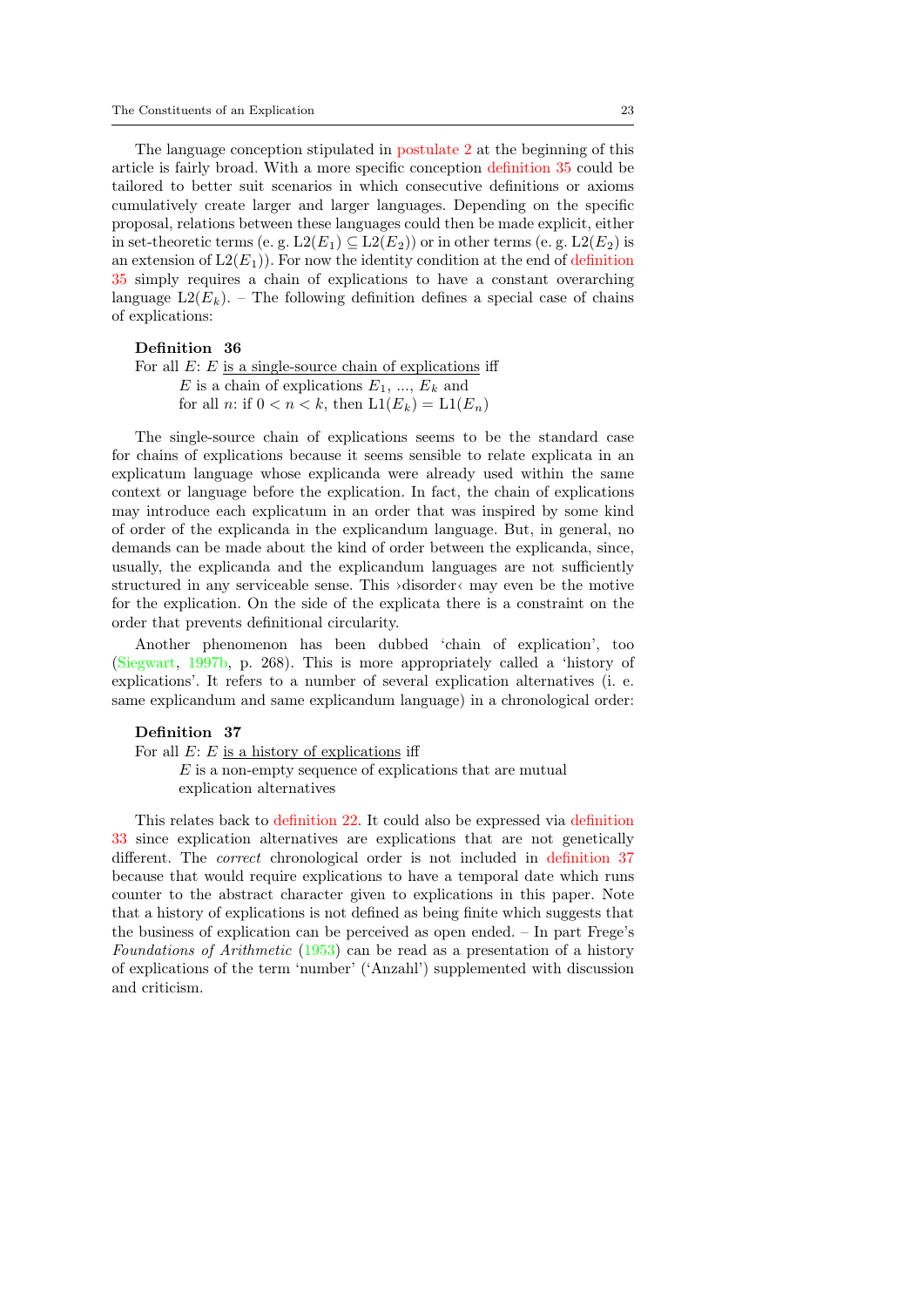Quite unrelated to chains or histories of explications it sometimes occurs that a given explication is improved upon because certain problems surface in the use of the explicatum within the explicatum language calling for yet another explication. A definition may run like this:

#### Definition 38

For all  $E, E^*$ : E is a consecutive explication to  $E^*$  iff  $E$  and  $E^*$  are explications and  $L2(E^*) = L1(E)$  and  $EX2(E^*) = EX1(E)$ 

## <span id="page-23-1"></span>Definition 39

For all  $E, E^*$ : E is a close consecutive explication to  $E^*$  iff E is a consecutive explication to  $E^*$  and  $CEA(E^*) \subseteq CEA(E)$ 

The development of set theory can be seen as several consecutive explications. Given by the name of the explicators for the sake of brevity Cantor, Frege, and Russell/Whitehead are part of that progression. – [Definition 39](#page-23-1) mirrors the fact that sometimes the goal of an explication (formulated as the criteria of explicative adequacy) does not diminish in a consecutive explication but, instead, is enhanced by further requirements. However, this is not always so. The problems with an explicatum in an explicatum language which motivate the consecutive explication may be related to defects of the criteria of adequacy of the first explication. For instance, the criteria may be inconsistent. If so, then for the consecutive explication some of the criteria should be deleted.

# <span id="page-23-0"></span>5 An Explication of 'explication'

What has been done in the previous sections can be seen as presenting an explication of 'explication'<sup>[40](#page-23-2)</sup>, though it was presented without adherence to an explication manual (cf. sect. [3\)](#page-12-0). Nonetheless it is possible to identify the constituents of this explication. The explicandum is 'explication'. The explicandum language is something we may call the contemporary philosopher's English (CPE). The explicatum according to [definition 3](#page-5-0) is 'is an explication'. I would like to consider the explicatum language to be CPE, too. Of course, not every contemporary English speaking philosopher will employ all the expressions I employed here, but that just means each contemporary philosopher employs only a part of CPE. Thus, CPE should be considered a language, in part formal and in part informal, that is shared by many speakers with none of them employing all parts of it. This arrangement

<span id="page-23-2"></span><sup>40</sup> The title of this section has been used before: [\(Hanna,](#page-27-2) [1968\)](#page-27-2), [\(Wilson,](#page-28-13) [2012,](#page-28-13) p. 205). Greimann's employment of this construction [\(2007,](#page-27-3) sect. 2) is problematic: According to his own characterization of 'explication' he does not provide an explication of 'explication'. [Kitcher](#page-27-18) [\(2012,](#page-27-18) p. 202) applies this term to Carnap's exposition.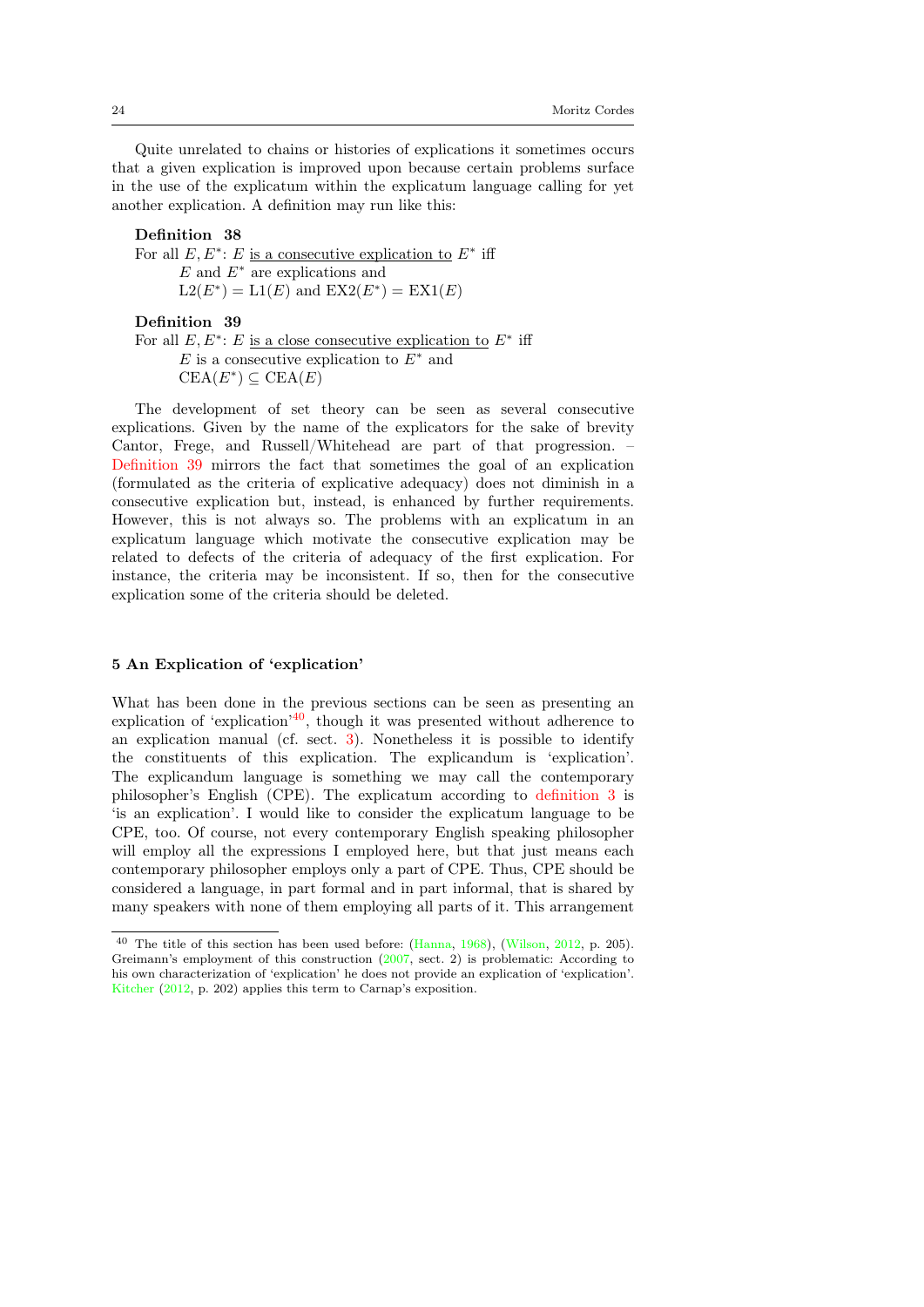renders the explication of 'explication' an intra-language explication according to [definition 15.](#page-10-2) [41](#page-24-0)

Obviously, the explicative introduction of the explication of 'explication' should at least include [definition 3.](#page-5-0) In fact, it may be more sensible to include [definitions 4 to 9,](#page-7-0) too, since they directly define the six constituents of any explication. Thus, the explicative introduction in this explication of 'explication' is the conjunction of [definitions 3](#page-5-0) to [9.](#page-8-4) Please note: It would be misleading to call [definition 3](#page-5-0) (or for that matter, the conjunction of [definitions](#page-5-0)  $3$  to [9\)](#page-8-4) the explication – it is just one constituent of the explication or even just one part of one constituent!

The fifth constituent, the criteria of explicative adequacy, are harder to come by. They are not explicitly given anywhere in the previous sections, but I can give some sample criteria here. For instance, it was an implicit aim to explicate 'explication' in a way that (i) identifies explicandum, explicatum, their respective languages, a specific explicative introduction, and the criteria of explicative adequacy in an explication. (ii) Furthermore, explications were supposed to be not confined to definitions. (iii) It must be possible for there to be explications with informal explication languages, too. One rather formal criterion was, that (iv) explications were supposed to be sets of some kind. This criterion was not motivated materially but methodologically: If explications are set-theoretic entities one has many means available to refine further talk about them.

In the preceding three paragraphs, a full explication is outlined. Note that the success of the explication [\(definition 10\)](#page-9-0) cannot be assessed as long as there is no consequence relation spelled out for CPE. If we attribute to CPE a consequence relation along the lines of an informal classical first-order logic, then the explication is not successful on its own. More specifically, we would have to presuppose some set theory, some synonymies between informal expressions, and the existence of languages with suitable properties. Otherwise the third criterion of adequacy given in the previous paragraph would not turn out true. Hence, even if we accept these rather harmless criteria of adequacy, the explication is only successful for some background theory T. But not any set-theoretic or other formula will do as part of a background theory. For example, many definitions given here cannot be part of a background theory [\(definition 13\)](#page-10-0) because they involve the explicatum and, thus, they are not really >background< with respect to the explication of 'explication'.

Up to now considerations in this section were a presentation of an explication of 'explication'. But there are several unfinished construction sites here. One was pointed out in the preceding paragraph. Some others have been hinted at in the course of the paper. A consecutive explication of 'explication' may be in order. This will not be given here, but we may jot down some ideas that would help such an effort. It is important to realize that this need for another explication is relative. For many purposes the theory of explication

<span id="page-24-0"></span><sup>41</sup> To be sure, staying within the boundaries of CPE still allows us to transition from a less exact part of CPE to "a more exact part of it" [\(Carnap,](#page-27-19) [1963,](#page-27-19) p. 935).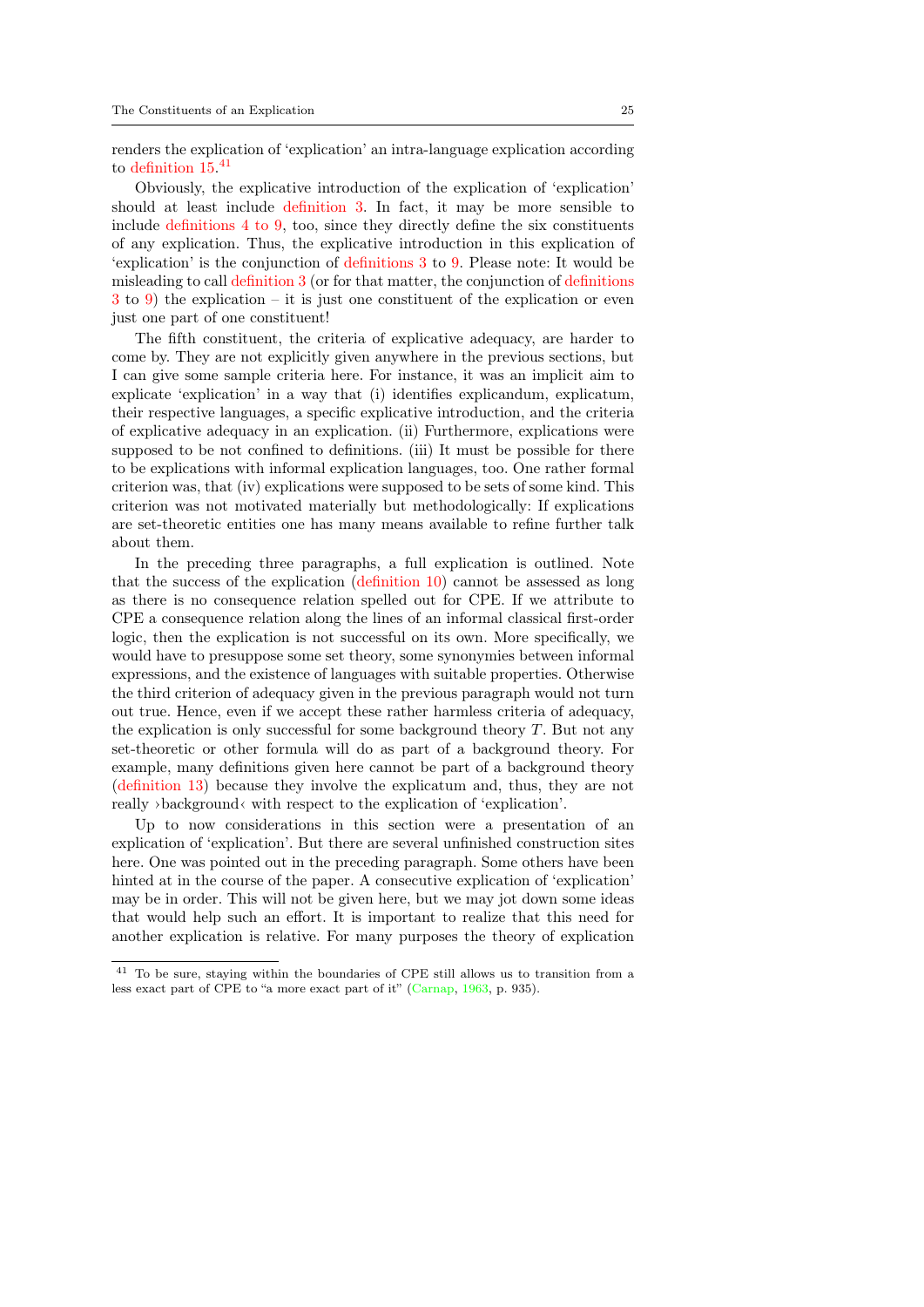presented here may work just fine, the same way as Carnap's informal theory of explication seems to have worked fine for him for many years. Maybe with Strawson things got problematic. After his contribution one may have several issues with Carnapian explication that call for more precision. But it is hard to find something that amounts to an explication of 'explication' (in the sense of either (i) a formal account of a theory of explication or (ii) a procedural outline of explication, which can go a long way toward a theory of explication). Most investigations into explication avoid these issues and focus on, for instance, justifying Carnapian criteria of adequacy without explaining what  $\rho$ exact $\langle$ conception of explication they presuppose.[42](#page-25-0)

To get to some points where enhancement is conceivable: First, it would be convenient to have a whole explicatum theory incorporated into the explication as another constituent. This theory may comprise additional definitions building on the explicative introduction or definitions and postulates that serve as a foundation for the explicative introduction. $43$  Thus, for example, all the postulates and definitions given in this text may together form the explicatum theory for the explication of 'explication'. Non-essential material may be included into an explicatum theory, too.

Second, one may want a stronger notion of languages, or at least of explicatum languages in order to generally distinguish between various kinds of introduction formats: axioms/postulates, unconditional definitions, conditional definitions etc.. This enhancement can be achieved without demanding that all explicatum languages be formal.

Third, in order to accommodate metalanguage introduction procedures a major modification in the sixth constituent, the explicative introduction, would be in order. It is obvious that in formal and informal languages we regularly turn to metalanguage support in order to regulate some expressions, especially the basic ones like logical operators, but also the empirical ones that have to be introduced operationally. Thus metalanguage rules could be considered admissible explicative introductions. A weaker version of this modification may include changing the explicative introduction from a single formula to a possibly infinite set of formulas.

Fourth, the explicandum and the explicatum rarely are single expressions. When explicating an expression we often also explicate other expressions that are taken to be synonymous in some intuitive sense (cf. [definition 31\)](#page-20-0). On the explicatum side, we often find out that we want a more diverse squad of expressions serving our post-explicative purposes.[44](#page-25-2) This can be seen in

<span id="page-25-0"></span><sup>42</sup> This does not mean that each such investigation is problematic. This is most decidedly not so. Carnap's criteria can be discussed without setting up a whole theory of explication. But one has to accept, that this way a particular systematic shortcoming in the overall explication debate will always remain.

<span id="page-25-2"></span><span id="page-25-1"></span><sup>43</sup> One may compare this enhanced approach to the crutch employed earlier in this section in the identification of the explicative introduction as a conjunction of multiple definitions. <sup>44</sup> [Greimann](#page-27-3) [\(2007,](#page-27-3) p. 266) misleadingly talks about explications without explicata.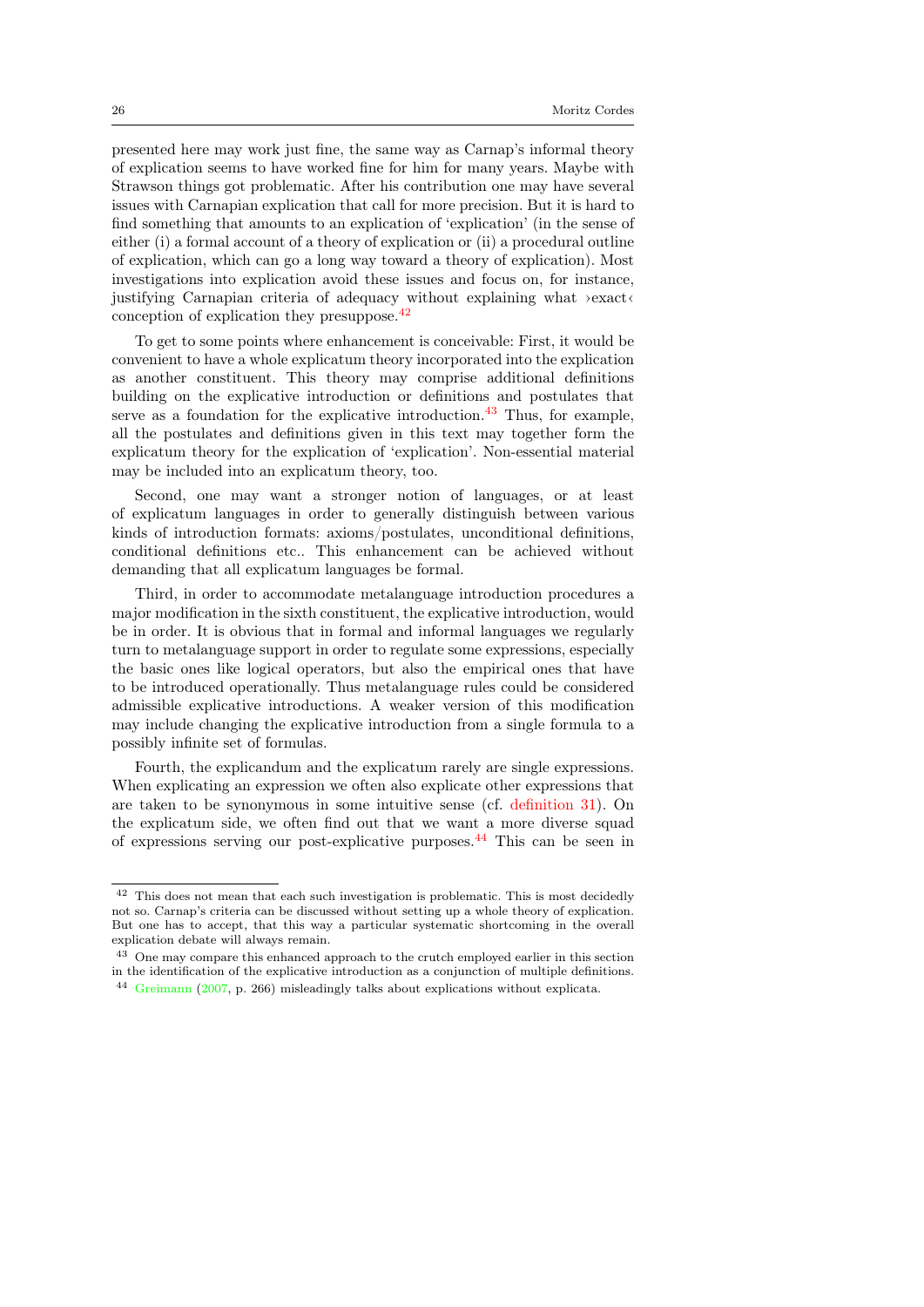the current paper, too, as there are many definitions of expressions without a similar multitude of expressions in the pre-explicative discourse.<sup>[45](#page-26-0)</sup>

Fifth and finally, the criteria of explicative adequacy are currently all object language formulas although sometimes explicators may want some formula to not follow from the explicative introduction (and its negation following from it neither). If the explicatum language does not include its own metalanguage, as is often the case, the desideratum of not being a consequence cannot be expressed in the explicatum language.<sup>[46](#page-26-1)</sup> Hence, the criteria of adequacy could be re-imagined as a set of either object- and metalanguage formulas or as metalanguage formulas exclusively [\(Cordes,](#page-27-8) [2016,](#page-27-8) p. 31). The switch to the metalanguage would accommodate explications that have  $\alpha$  superpropositional. explicata, for example illocutionary force indicators.<sup>[47](#page-26-2)</sup>

#### 6 Conclusion

In this paper I proposed a structural account of explication. I tried to stay true to a tradition that prominently started with Carnap and – less prominently – was continued by Greimann, Hanna, and Siegwart. One characteristic of this approach was to disregard any concept ontology and to relate explication to expressions exclusively. Another one was to provide some measure of independence from any qualificatory desiderata like the Carnapian requirements. The approach included a demand for a step-by-step procedure that can guide any philosopher in the practice of explication. Some terminology was established in order to relate explications to one another. The merit of all this was hinted at by means of some textbook style examples. I hope to have provided a serviceable theory of explication, but I also admitted that there are several aspects where improvement is possible.

Acknowledgements For very valuable comments I would like to thank all the participants of the advanced seminar on Theoretical Philosophy at the University of Greifswald and several anonymous reviewers. This considerably improved the text.

<span id="page-26-0"></span><sup>45</sup> This is true at least if the pre-explicative use refers to single authors writing on explication. Presumably the cumulative pre-explicative talk about explication by all authors writing on that topic is much more diverse than the expressions defined here. – [Glatzer](#page-27-5) [\(2012\)](#page-27-5) is an example for disambiguation by means of explication.

<span id="page-26-1"></span><sup>46</sup> This goes for some other desiderata, too. One reviewer drew my attention to the Carnapian desideratum of fruitfulness, specifically.

<span id="page-26-2"></span><sup>47</sup> One example: In [\(Reinmuth and Cordes,](#page-28-14) [2017,](#page-28-14) sect. 4-5) a formal language is introduced which includes 'Therefore' as an illocutionary operator. Its application to a formula does not yield a formula. So criteria of adequacy limited to object language formulas will not involve 'Therefore'. Still, this expression may be seen as an explicatum. Suitable explicanda are any natural language terms expressing acts of inference. Cf. [\(Hinst,](#page-27-20) [1982\)](#page-27-20), [\(Siegwart,](#page-28-15) [2007a\)](#page-28-15).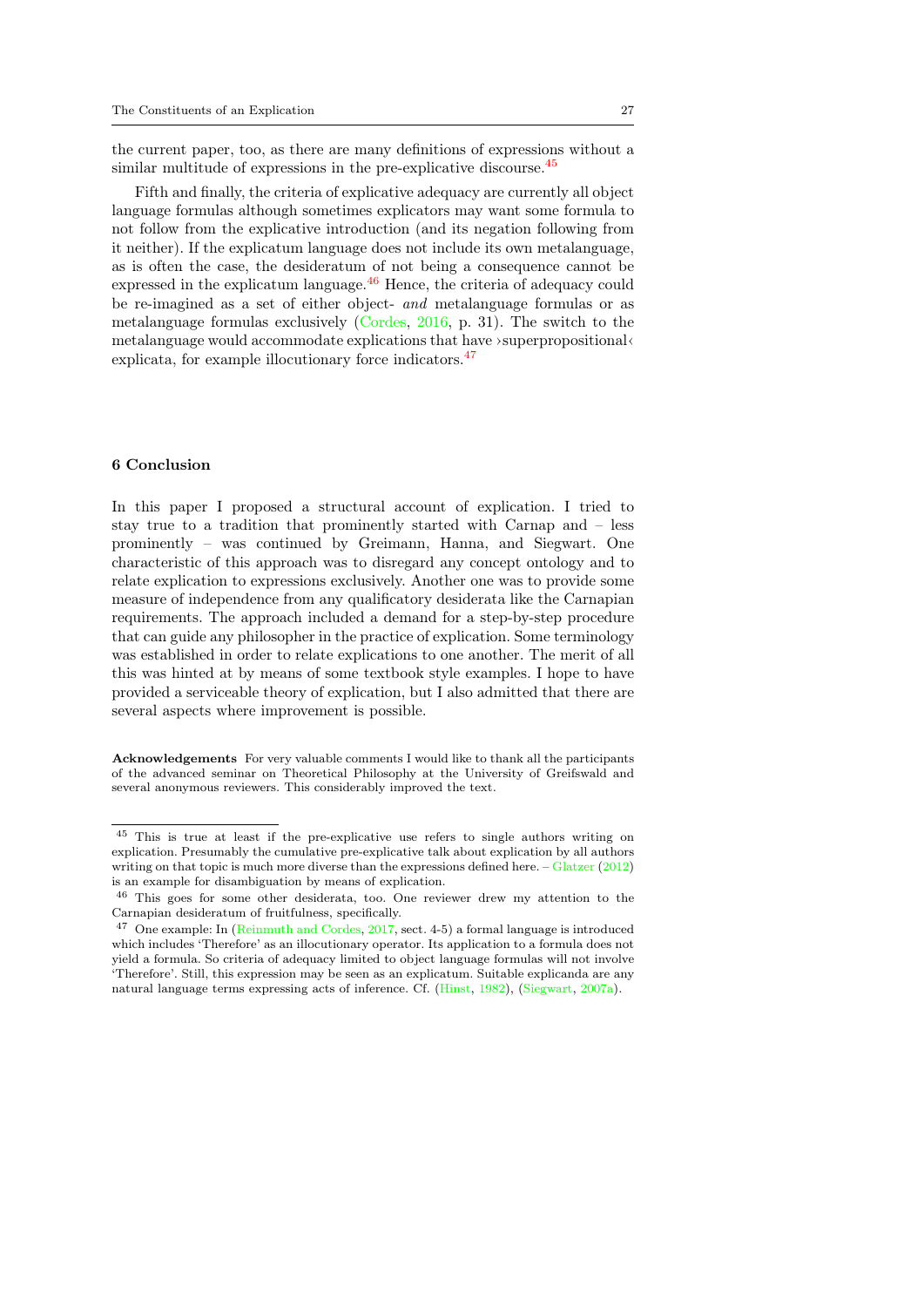## References

- <span id="page-27-4"></span>Brun G (2016) Explication as a method of conceptual re-engineering. Erkenntnis 81(6):1211–1241, DOI: [10.1007/s10670-015-9791-5](http://boris.unibe.ch/77024/)
- <span id="page-27-12"></span>Carnap R (1934) Logische Syntax der Sprache. Springer, Wien
- <span id="page-27-13"></span>Carnap R (1942) Introduction to Semantics. Harvard University Press, Cambridge, Mass.
- <span id="page-27-1"></span>Carnap R (1945) The two concepts of probability. Philosophy and Phenomenological Research 5(4):513–532
- <span id="page-27-0"></span>Carnap R (1950) Logical Foundations of Probability. University of Chicago Press, Chicago
- <span id="page-27-19"></span>Carnap R (1963) The philosopher replies. In: Schilpp PA (ed) The Philosophy of Rudolf Carnap, Open Court, La Salle, Ill., pp 857–1013
- <span id="page-27-10"></span>Carus AW (2012) Engineers and drifters: The ideal of explication and its critics. In: Wagner P (ed) Carnap's Ideal of Explication and Naturalism, Palgrave Macmillan, Houndsmill, Basingstoke, Hampshire, pp 225–239
- <span id="page-27-11"></span>Cohnitz D, Rossberg M (2006) Nelson Goodman. Acumen, Chesham, Bucks
- <span id="page-27-8"></span>Cordes M (2016) Scheinprobleme. ein explikativer Versuch. Dissertation, [Available online](http://ub-ed.ub.uni-greifswald.de/opus/volltexte/2016/2497/)
- <span id="page-27-15"></span>Creath R (2012) Before explication. In: Wagner P (ed) Carnap's Ideal of Explication and Naturalism, Palgrave Macmillan, Houndsmill, Basingstoke, Hampshire, pp 161–174
- <span id="page-27-17"></span>Frege G (1953) The Foundations of Arithmetic. A logico-mathematical enquiry into the concept of number. Basil Blackwell, Oxford
- <span id="page-27-5"></span>Glatzer J (2012) Schönheit. Ein Klärungsversuch. Ontos, Frankfurt et al.
- <span id="page-27-3"></span>Greimann D (2007) Regeln für das korrekte Explizieren von Begriffen. Zeitschrift für philosophische Forschung 61(3):261–282
- <span id="page-27-6"></span>Hahn S (2013) Rationalität. Eine Kartierung. Mentis, Münster
- <span id="page-27-2"></span>Hanna JF (1968) An explication of 'explication'. Philosophy of Science 35(1):28–44
- <span id="page-27-20"></span>Hinst P (1982) Pragmatische Regeln des logischen Argumentierens. In: Gethmann CF (ed) Logik und Pragmatik. Zum Rechtfertigungsproblem logischer Sprachregeln, Suhrkamp, Frankfurt am Main, pp 199–215
- <span id="page-27-9"></span>Justus J (2012) Carnap on concept determination: Methodology for philosophy of science. European Journal for Philosophy of Science 2:161–179
- <span id="page-27-18"></span>Kitcher P (2012) Carnap and the caterpillar. In: Preludes to Pragmatism. Toward a Reconstruction of Philosophy, OUP, Oxford, New York, pp 192– 209
- <span id="page-27-14"></span>Lambert JH (1771) Anlage zur Architectonic oder Theorie des Einfachen und des Ersten in der philosophischen und mathematischen Erkenntniß. Johann Friedrich Hartknoch, Riga, 2 volumes
- <span id="page-27-16"></span>Lutz S (2012) Criteria of Empirical Significance. Foundations, Relations, Applications, Quaestiones Infinitae. Publications of the Zeno Institute of Philosophy, vol LXX. University Utrecht, Utrecht
- <span id="page-27-7"></span>Paasch S (2016) Mehr vom Sinn als nichts: Eine Abhandlung über das Sinnvollsein von Ausdrücken. Dissertation